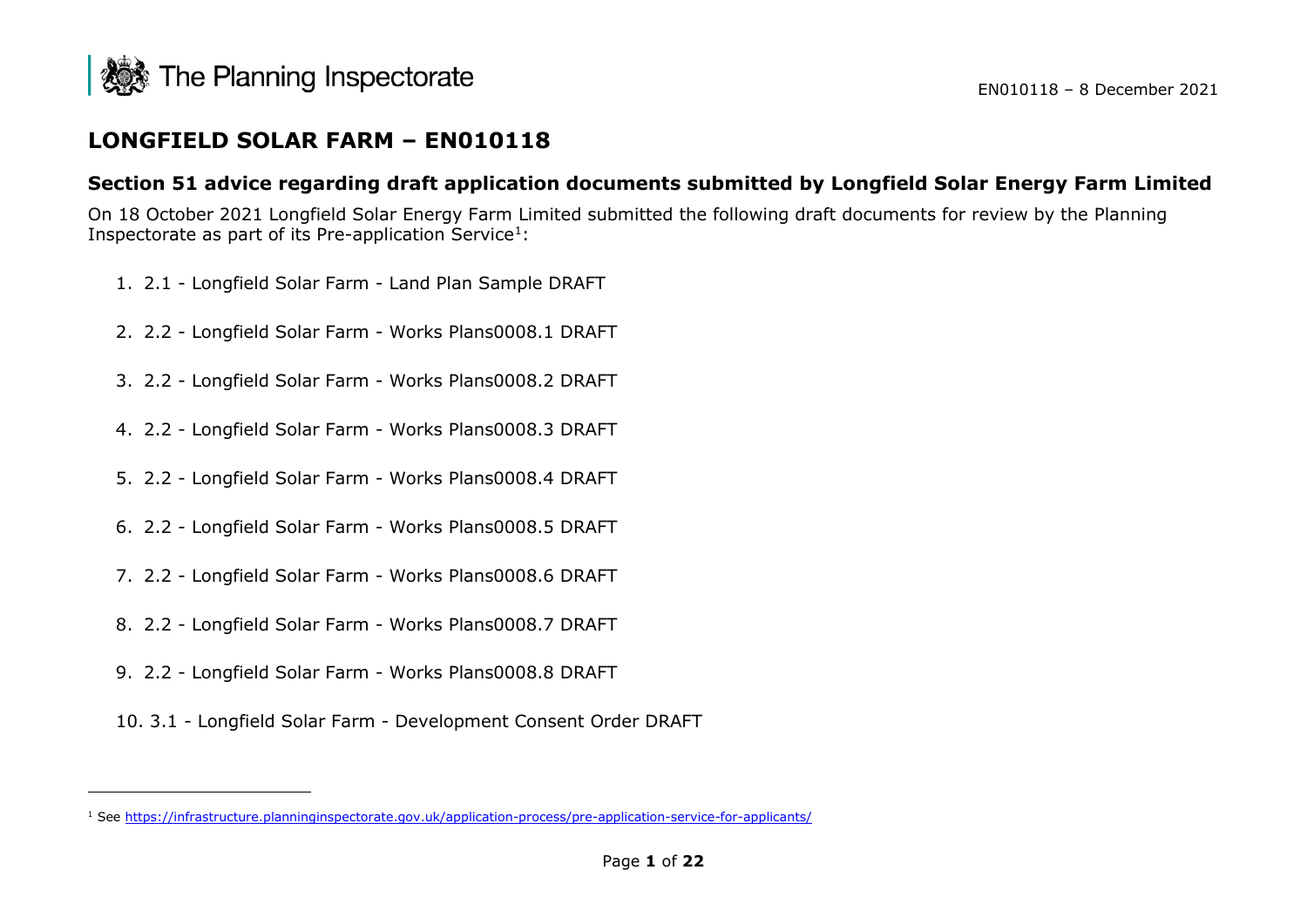# The Planning Inspectorate

11. 3.2 - Longfield Solar Farm - Explanatory Memorandum DRAFT

- 12. 4.3 Longfield Solar Farm Book of Reference Extract DRAFT
- 13. 5.1 Longfield Solar Farm Consultation Report DRAFT
- 14. Longfield Solar Farm Application Index DRAFT
- 15. 6.1 Longfield Solar Farm ES Chapter 1 (Introduction) DRAFT
- 16. 6.1 Longfield Solar Farm ES Chapter 2 (The Scheme) DRAFT
- 17.6.1 Longfield Solar Farm ES Chapter 4 (Consultation) DRAFT
- 18. 7.1 Longfield Solar Farm Statement of Need DRAFT
- 19. 7.2 Longfield Solar Farm Outline Design Principles DRAFT

The advice recorded in the table comprising this document relates solely to matters raised upon the Planning Inspectorate's review of the draft application documents, and not the merits of the proposal. The advice is limited by the time available for consideration and is raised without prejudice to the acceptance or otherwise of the eventual application.

# **General drafting points**

- 1. Where references are provided to other application documents it would be beneficial to provide the full title thereof inclusive of document reference number. Should further draft documents be provided for review, the Applicant may wish to consider providing a full list of known application documents (for purpose of signposting) as well as their respective reference number.
- 2. [\[MHCLG\] Application form guidance,](https://www.gov.uk/government/uploads/system/uploads/attachment_data/file/204425/Planning_Act_2008_-_application_form_guidance.pdf) paragraph 3, states: "*The application must be of a standard which the Secretary of State considers satisfactory: Section 37(3) of the Planning Act requires the application to specify the development to which it relates,* be made in the prescribed form, be accompanied by the consultation report, and be accompanied by documents and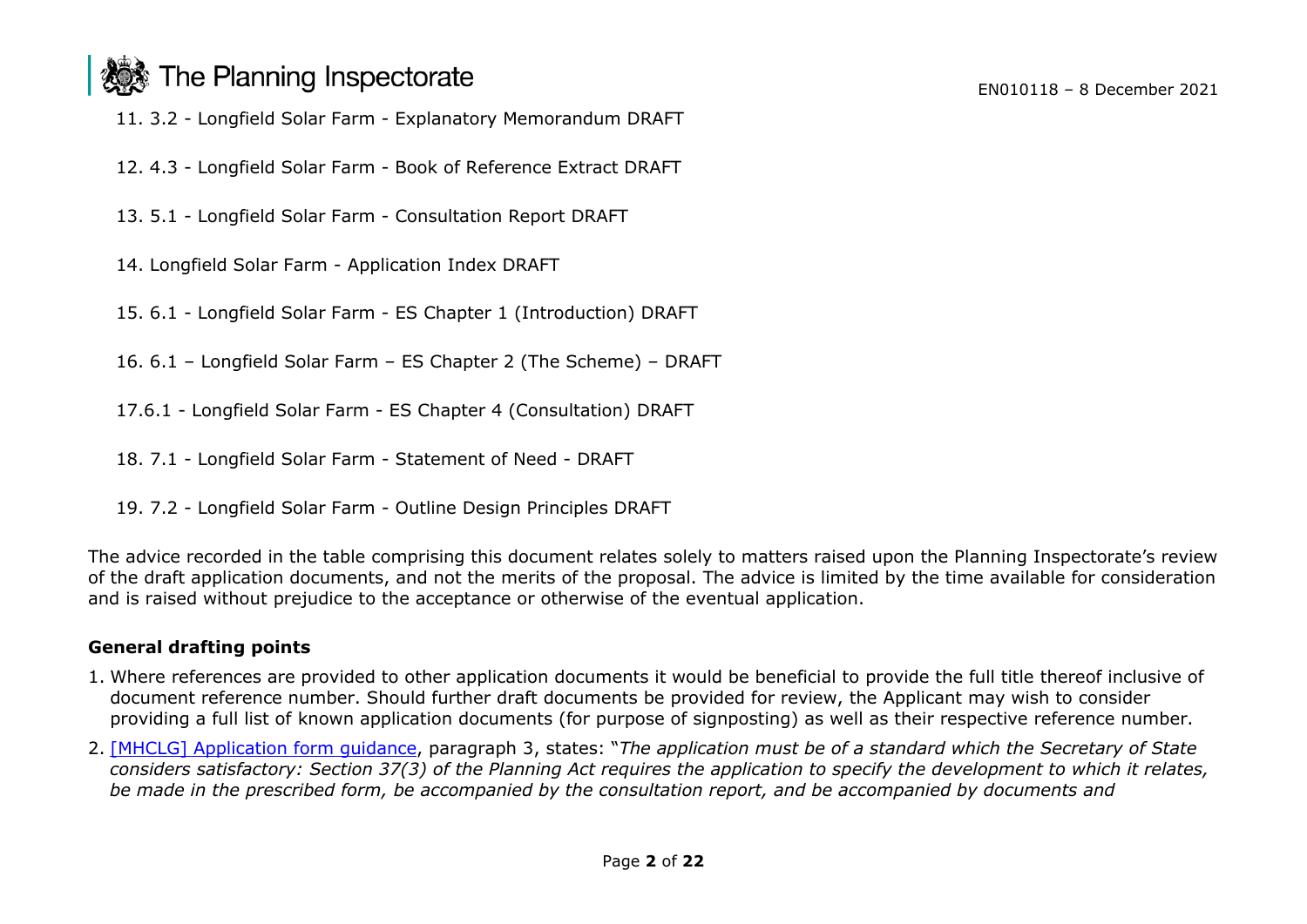

*information of a prescribed description. The Applications Regulations set out the prescribed form at Schedule 2, and prescribed documents and information at regulations 5 and 6."*

- 3. The Applicant should ensure that when the draft development consent order (dDCO) is finalised for submission all internal references and legal footnotes are checked and that the drafting follows bests practice in Advice Notes (AN) 13 and 15 and any guidance on statutory instrument drafting.
- 4. A thorough justification should be provided in the Explanatory Memorandum (EM) for every Article and Requirement, explaining why the inclusion of the power is appropriate in the specific case. The extent of justification should be proportionate to the degree of novelty and/ or controversy in relation to the inclusion of that particular power
- 5. Notwithstanding that drafting precedent has been set by previous DCOs, whether or not a particular provision in this DCO application is appropriate will be for the Examining Authority (ExA) to consider and examine taking account of the facts of this particular DCO application and having regard to any views expressed by the relevant authorities and interested parties.

| 2.1 - Longfield Solar Farm - Land Plan Sample DRAFT |                              |                                                                                                                                                                                                                                                                |
|-----------------------------------------------------|------------------------------|----------------------------------------------------------------------------------------------------------------------------------------------------------------------------------------------------------------------------------------------------------------|
| <b>Ref</b><br>No.                                   | Paragraph/<br><b>Section</b> | <b>Comment/Question</b>                                                                                                                                                                                                                                        |
| 1.                                                  | Plot number<br>1/2B          | It could be useful to add an "inset" to this plot of land.                                                                                                                                                                                                     |
| 2.                                                  | Inset 1                      | This inset could also include a north arrow.                                                                                                                                                                                                                   |
| 3.                                                  | Plot number<br>1/2C          | Neither part 1 nor part 2 of the Book of Reference (BoR) indicate that this and plot is "land to be acquired<br>permanently". The description is not consisted between the BoR and the Land Plan.                                                              |
| 4.                                                  | All plots                    | It has not been possible to check the plots against the relevant schedules in the dDCO as these are currently blank.<br>The Applicant should ensure that schedules 7 and 9 include all plots referenced the Land Plans and BoR in the final<br>submitted dDCO. |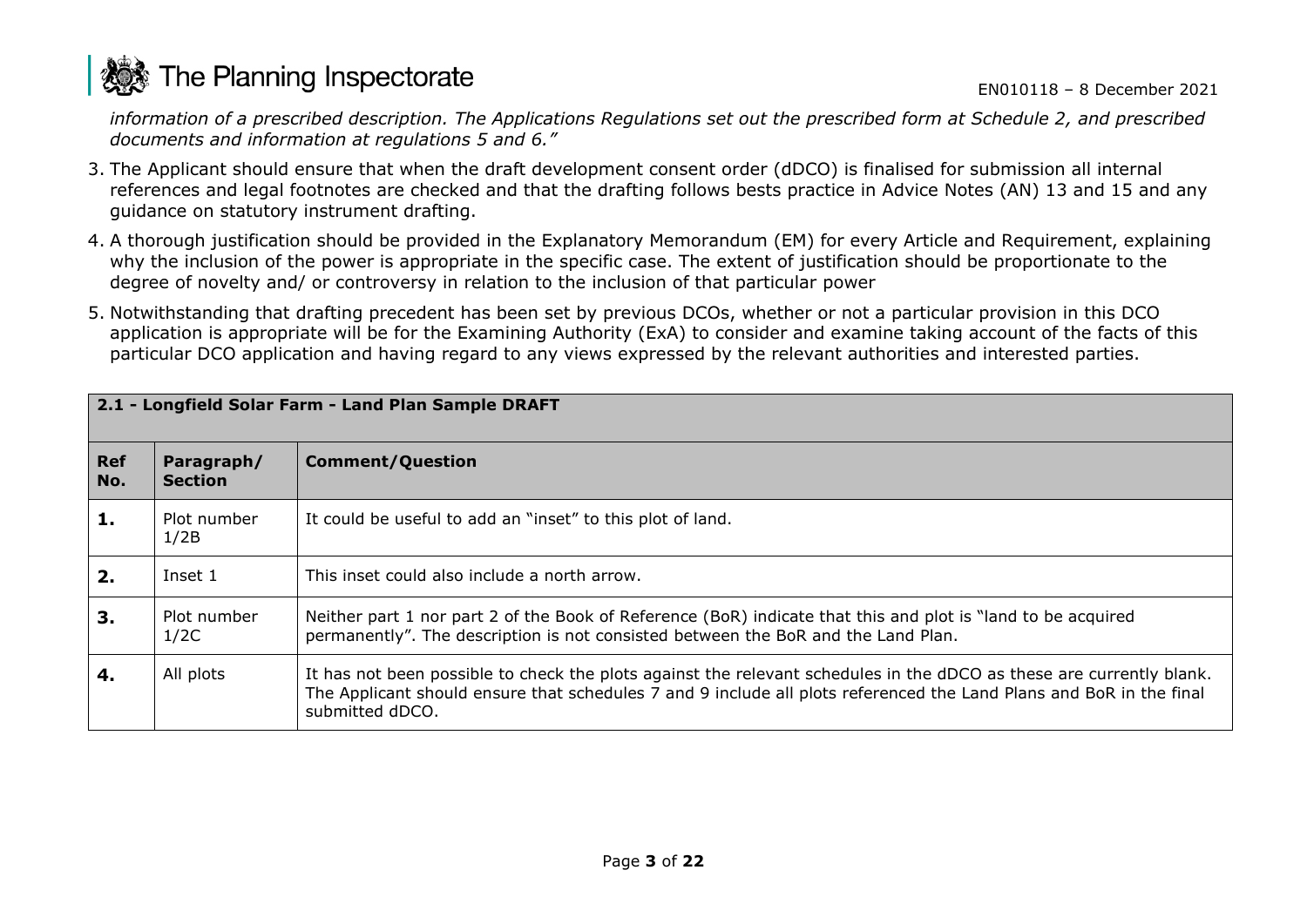

| 2.2 - Longfield Solar Farm - Works Plans0008.2 DRAFT |                              |                                                                                                                                                                                                                                                                                                                   |
|------------------------------------------------------|------------------------------|-------------------------------------------------------------------------------------------------------------------------------------------------------------------------------------------------------------------------------------------------------------------------------------------------------------------|
| <b>Ref</b><br>No.                                    | Paragraph/<br><b>Section</b> | <b>Comment/Question</b>                                                                                                                                                                                                                                                                                           |
|                                                      | North arrow                  | The north arrow on the upper left-hand side of the plan blocks part of the "Works area 10" highlighted in green.<br>Although this part is visible in Works Plans0008.1 DRAFT, it would be convenient that the north arrow was moved so<br>that the Order Limit border is consistent during all of the work plans. |

| 2.2 - Longfield Solar Farm - Works Plans0008.4 DRAFT |                              |                                                                                                                                                                                     |
|------------------------------------------------------|------------------------------|-------------------------------------------------------------------------------------------------------------------------------------------------------------------------------------|
| <b>Ref</b><br>No.                                    | Paragraph/<br><b>Section</b> | <b>Comment/Question</b>                                                                                                                                                             |
| 6.                                                   | Key - Works<br>Area 8        | The "Work Area 8" key is included within this document of the plan. However, it is difficult to visualise and the<br>Applicant should consider amending to provide greater clarity. |

| 2.2 - Longfield Solar Farm - Works Plans0008.5 DRAFT |                              |                                                                                                                                                                                                                                                                                                                                                     |
|------------------------------------------------------|------------------------------|-----------------------------------------------------------------------------------------------------------------------------------------------------------------------------------------------------------------------------------------------------------------------------------------------------------------------------------------------------|
| <b>Ref</b><br>No.                                    | Paragraph/<br><b>Section</b> | <b>Comment/Question</b>                                                                                                                                                                                                                                                                                                                             |
| 7.                                                   | North arrow                  | The north arrow on the upper left-hand side of the plan blocks part of the "Works area 1" highlighted in yellow and<br>"Work area 6" highlighted in red stripes. Although Works Areas 1 and 6 are visible on Works Plans0008.4 DRAFT, it<br>would be helpful if the north arrow was moved so that the work limit is fully visual on the Works Plan. |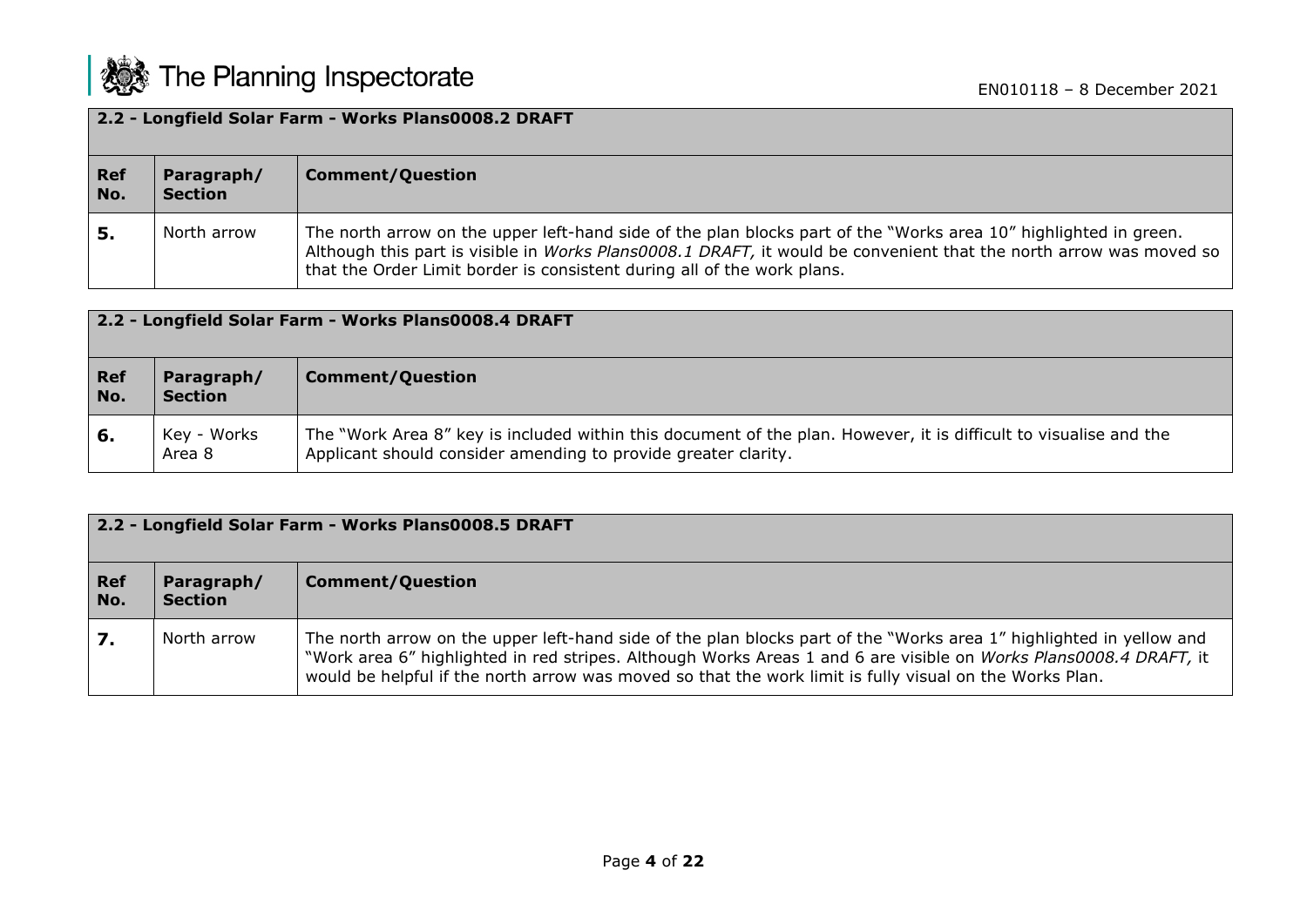|                   |                                             | 3.1 - Longfield Solar Farm - Development Consent Order DRAFT                                                                                                                                                                                                                                                                                                                                                                                                                                                                                                                                                                                                                                                                                                                                                                                                                                                                                                                                                                                                                                                                      |
|-------------------|---------------------------------------------|-----------------------------------------------------------------------------------------------------------------------------------------------------------------------------------------------------------------------------------------------------------------------------------------------------------------------------------------------------------------------------------------------------------------------------------------------------------------------------------------------------------------------------------------------------------------------------------------------------------------------------------------------------------------------------------------------------------------------------------------------------------------------------------------------------------------------------------------------------------------------------------------------------------------------------------------------------------------------------------------------------------------------------------------------------------------------------------------------------------------------------------|
| <b>Ref</b><br>No. | Article/<br><b>Requirement/S</b><br>chedule | <b>Comment/Question</b>                                                                                                                                                                                                                                                                                                                                                                                                                                                                                                                                                                                                                                                                                                                                                                                                                                                                                                                                                                                                                                                                                                           |
| 8.                | <b>Drafting</b>                             | The Development Consent Order (DCO) should be:                                                                                                                                                                                                                                                                                                                                                                                                                                                                                                                                                                                                                                                                                                                                                                                                                                                                                                                                                                                                                                                                                    |
|                   |                                             | • in the Statutory Instrument (SI) template                                                                                                                                                                                                                                                                                                                                                                                                                                                                                                                                                                                                                                                                                                                                                                                                                                                                                                                                                                                                                                                                                       |
|                   |                                             | follow guidance and best practice for SI drafting (for example avoiding "shall/should") in accordance with<br>$\bullet$<br>the latest version of quidance from the Office of the Parliamentary Counsel                                                                                                                                                                                                                                                                                                                                                                                                                                                                                                                                                                                                                                                                                                                                                                                                                                                                                                                            |
|                   |                                             | follow best practice drafting guidance from the Planning Inspectorate and the Departments in AN 15 -<br>$\bullet$<br>Drafting development consent orders (and see specific references AN15 below)                                                                                                                                                                                                                                                                                                                                                                                                                                                                                                                                                                                                                                                                                                                                                                                                                                                                                                                                 |
|                   |                                             | fully audited to ensure that that there are no inconsistencies within the DCO and its constituent parts such<br>$\bullet$<br>as definitions or expressions in the articles, requirements, protective provisions, other schedules and any<br>book of reference and/or any deemed marine licence (including scope of works permitted - deemed marine<br>licence should not permit works outside the scope of those permitted by the DCO itself), that all legislative<br>references in the DCO are to extant provisions and all schedules refer to the correct articles. Also,<br>definitions should be precise, accurate and relatively easily understandable. (e.g., if a definition is drafted in<br>a way that obliges the reader to cross refer to wording in multiple other documents in order to understand<br>the definition, then it is not easily understandable). Where any registered company is referred to in the DCO<br>(or any deemed marine licence) it should be defined by using its full and precise company name and<br>company registration number (as those appear on the register held by Companies House). |
|                   |                                             | Kept under constant review by the Applicant throughout any Examination so that definitions are kept up to<br>date by them as matters evolve - e.g.: any definition of 'Environmental Statement' in the context of<br>how/the purposes for which it is referred to in the DCO; or how plans and drawings are defined (and where<br>possible include drawing/revision numbers).                                                                                                                                                                                                                                                                                                                                                                                                                                                                                                                                                                                                                                                                                                                                                     |
|                   |                                             | In addition, where the Explanatory Note at the end of a draft DCO states that documents will be available for<br>inspection at a third-party location the applicant should be asked to confirm in writing that the stated third party<br>has agreed to that. This does not appear to have been provided in the dDCO subject of this review and therefore<br>the Applicant should ensure that this is reflected in the final dDCO submission.                                                                                                                                                                                                                                                                                                                                                                                                                                                                                                                                                                                                                                                                                      |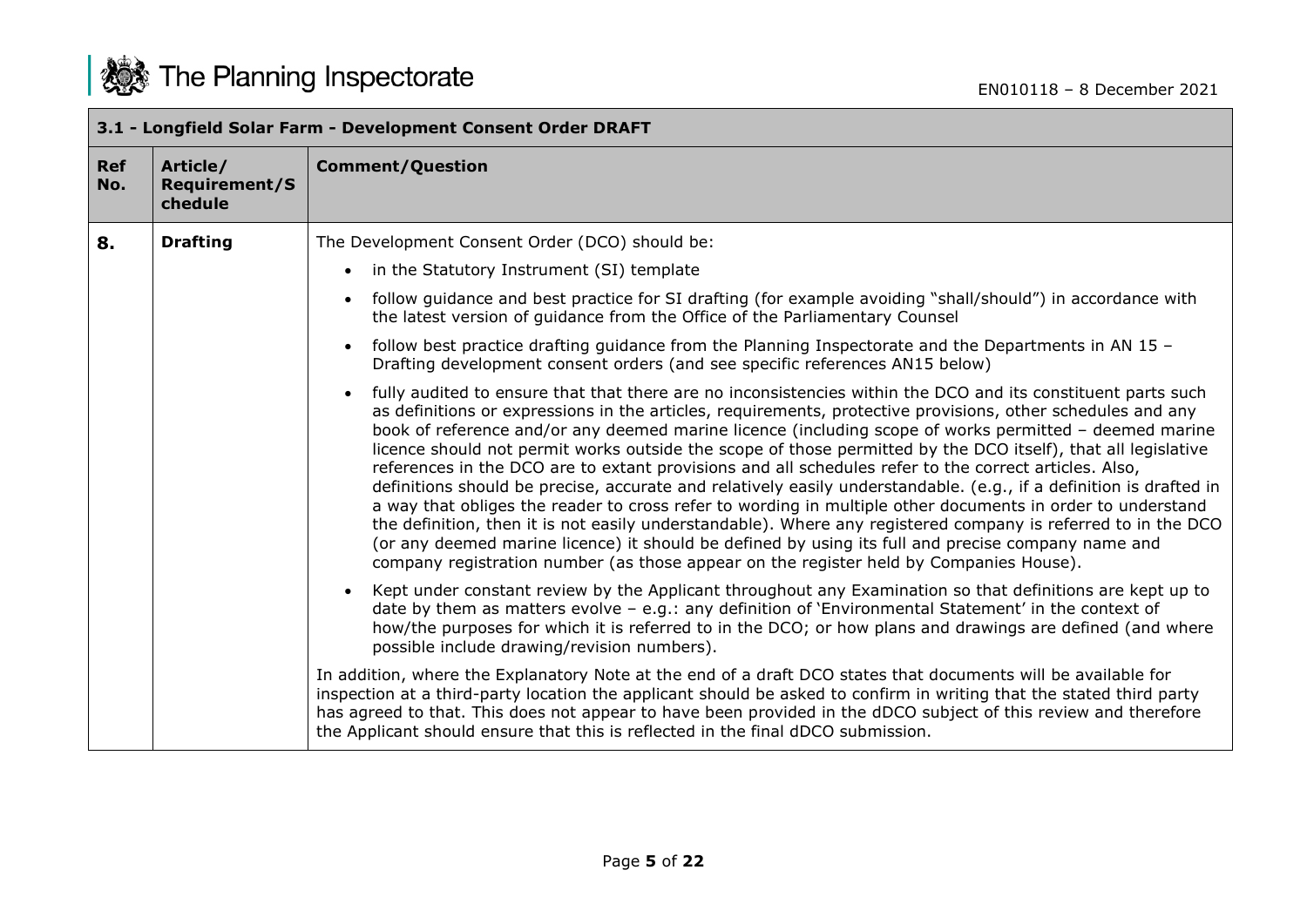

|                   | 3.1 - Longfield Solar Farm - Development Consent Order DRAFT                                                                          |                                                                                                                                                                                                                                                                                                                                                                                                                                                                                                                                                                                                                                                                                                                                                                                                                                                                                                                                                                                                           |  |
|-------------------|---------------------------------------------------------------------------------------------------------------------------------------|-----------------------------------------------------------------------------------------------------------------------------------------------------------------------------------------------------------------------------------------------------------------------------------------------------------------------------------------------------------------------------------------------------------------------------------------------------------------------------------------------------------------------------------------------------------------------------------------------------------------------------------------------------------------------------------------------------------------------------------------------------------------------------------------------------------------------------------------------------------------------------------------------------------------------------------------------------------------------------------------------------------|--|
| <b>Ref</b><br>No. | Article/<br><b>Requirement/S</b><br>chedule                                                                                           | <b>Comment/Question</b>                                                                                                                                                                                                                                                                                                                                                                                                                                                                                                                                                                                                                                                                                                                                                                                                                                                                                                                                                                                   |  |
| 9.                | <b>Precedents</b><br>Article 2, 6, 8,<br>10, 14, 18, 19,<br>20, 21, 23, 25,<br>26, 28, 29, 33,<br>34, 38, 40 and<br><b>Schedule 1</b> | Notwithstanding that drafting precedent has been set by previous consented DCOs or similar orders, full<br>justification should be provided for each power/provision taking account of the facts of this particular DCO<br>application.<br>Where drafting precedents in previous made DCOs have been relied on, these should be checked to identify<br>whether they have been subsequently refined or developed in the most recent DCOs so that the DCO provisions<br>reflect the Secretary of State (SoS)'s current policy preferences. If any general provisions (other than works<br>descriptions and other drafting bespoke to the facts of this particular application and DCO) actually differ in any<br>way from corresponding provisions in the SoS's most recent made DCOs, it would be preferable for an explanation<br>to be provided as to how and why they differ (including but not limited to changes to statutory provisions made by<br>or related to the Housing and Planning Act 2016). |  |
| 10.               | <b>Novel Drafting</b><br>(No novel<br>drafting<br>identified at<br>present)                                                           | The purpose of and necessity for any provision which uses novel drafting, and which does not have precedent in a<br>made DCO or similar statutory order should be explained in the Explanatory Memorandum (EM). The Planning Act<br>2008 power on which any such provision is based should also be identified in the EM. The drafting should:<br>be unambiguous<br>be precise<br>$\bullet$<br>achieve what the applicant wants it to achieve<br>$\bullet$<br>be consistent with any definitions or expressions in other provisions of the DCO<br>follow guidance and best practice for SI drafting referred to above.<br>$\bullet$                                                                                                                                                                                                                                                                                                                                                                        |  |
| 11.               | <b>Flexibility</b><br>Article 2, 3, 34,<br>and Schedule 2                                                                             | The extent of any flexibility provided by the DCO should be fully explained, such as the scope of maintenance<br>works and ancillary works, limits of deviation and any proposed ability (through tailpieces) of discharging<br>authorities to authorise subsequent amendments.                                                                                                                                                                                                                                                                                                                                                                                                                                                                                                                                                                                                                                                                                                                           |  |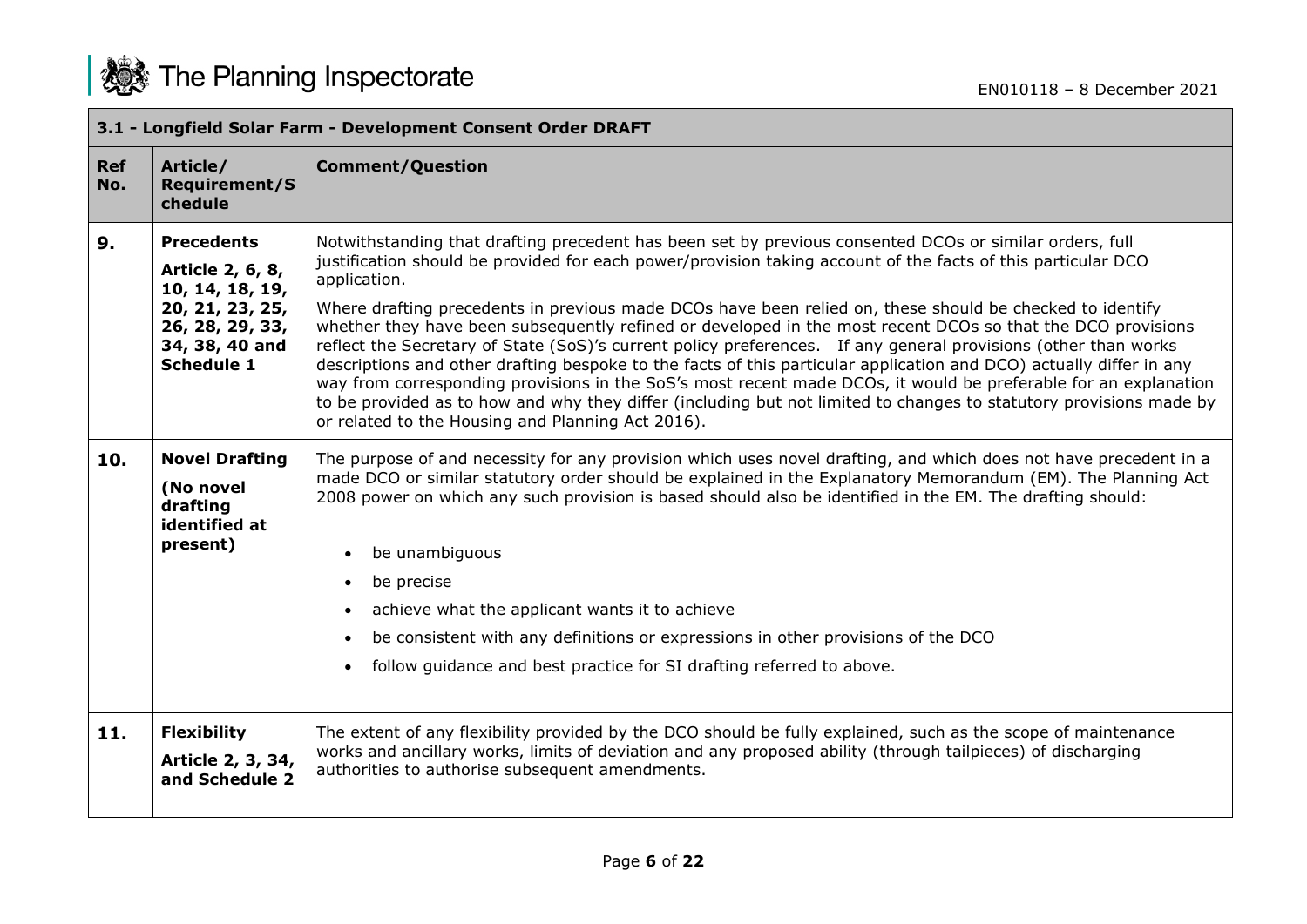|                   | 3.1 - Longfield Solar Farm - Development Consent Order DRAFT |                                                                                                                                                                                                                                                                                                                                                                                                                                                                                                                                                                          |  |
|-------------------|--------------------------------------------------------------|--------------------------------------------------------------------------------------------------------------------------------------------------------------------------------------------------------------------------------------------------------------------------------------------------------------------------------------------------------------------------------------------------------------------------------------------------------------------------------------------------------------------------------------------------------------------------|--|
| <b>Ref</b><br>No. | Article/<br><b>Requirement/S</b><br>chedule                  | <b>Comment/Question</b>                                                                                                                                                                                                                                                                                                                                                                                                                                                                                                                                                  |  |
|                   |                                                              | The preferred approach to limiting this flexibility is to limit the works (or amendments) to those that would not give<br>rise to any materially new or materially different environmental effects to those identified in the Environmental<br>Statement. Also, further as to tailpieces, see section 17 of AN15.                                                                                                                                                                                                                                                        |  |
|                   |                                                              | The drafting which gives rise to an element of flexibility (or alternatives) should provide clearly for unforeseen<br>circumstances and define the scope of what is being authorised with sufficient precision. For example, the<br>Secretary of State had to amend article 6 (Benefit of Order) of the National Grid (Richborough Connection Project)<br>Development Consent Order 2017 at decision stage to remove ambiguity (as later corrected by the National Grid<br>(Richborough Connection Project) (Correction) Order 2018).                                    |  |
|                   |                                                              | In relation to the flexibility to carry out advance works, any "carve out" from the definition of "commencement"<br>should be fully justified and it should be demonstrated that such works are de minimis and do not have<br>environmental impacts which would need to be controlled by requirement. See section 21 of AN15. Pre-<br>commencement requirements should also be assessed to ensure that the "carve out" from the definition of<br>"commencement" does not allow works which defeat the purpose of the requirement.                                        |  |
| 12.               | <b>Requirements</b>                                          | In line with AN15 para 11.2, the plans and other documents required to be certified should be specifically listed in<br>the relevant Articles. Applicants should set out the titles and numbers of such documents either in the certification<br>Article or in a separate schedule or Schedules to the dDCO.                                                                                                                                                                                                                                                             |  |
|                   |                                                              | According to AN15 para 16, biodiversity mitigation should be included in the Requirements section in the draft<br>DCO. There are no Requirements that currently deal with biodiversity mitigation in the dDCO at present - is that<br>because no biodiversity mitigation is necessary? If biodiversity mitigation is necessary, the Applicant should ensure<br>that it is addressed in the Requirements.                                                                                                                                                                 |  |
| 13.               | <b>Restrictive</b><br><b>Covenants</b>                       | As regards Restrictive Covenants, and in accordance with AN15, Good Practice Point 9, the Applicant should<br>provide justification which is specific to each of the areas of land over which the power is being sought, rather than<br>generic reasons and include a clear indication of the sorts of restrictions which would be imposed, and wherever<br>possible, the power should extend only to the particular type of Restrictive Covenant required. The Applicant<br>should explain and justify the need for including such a power in the Statement of Reasons. |  |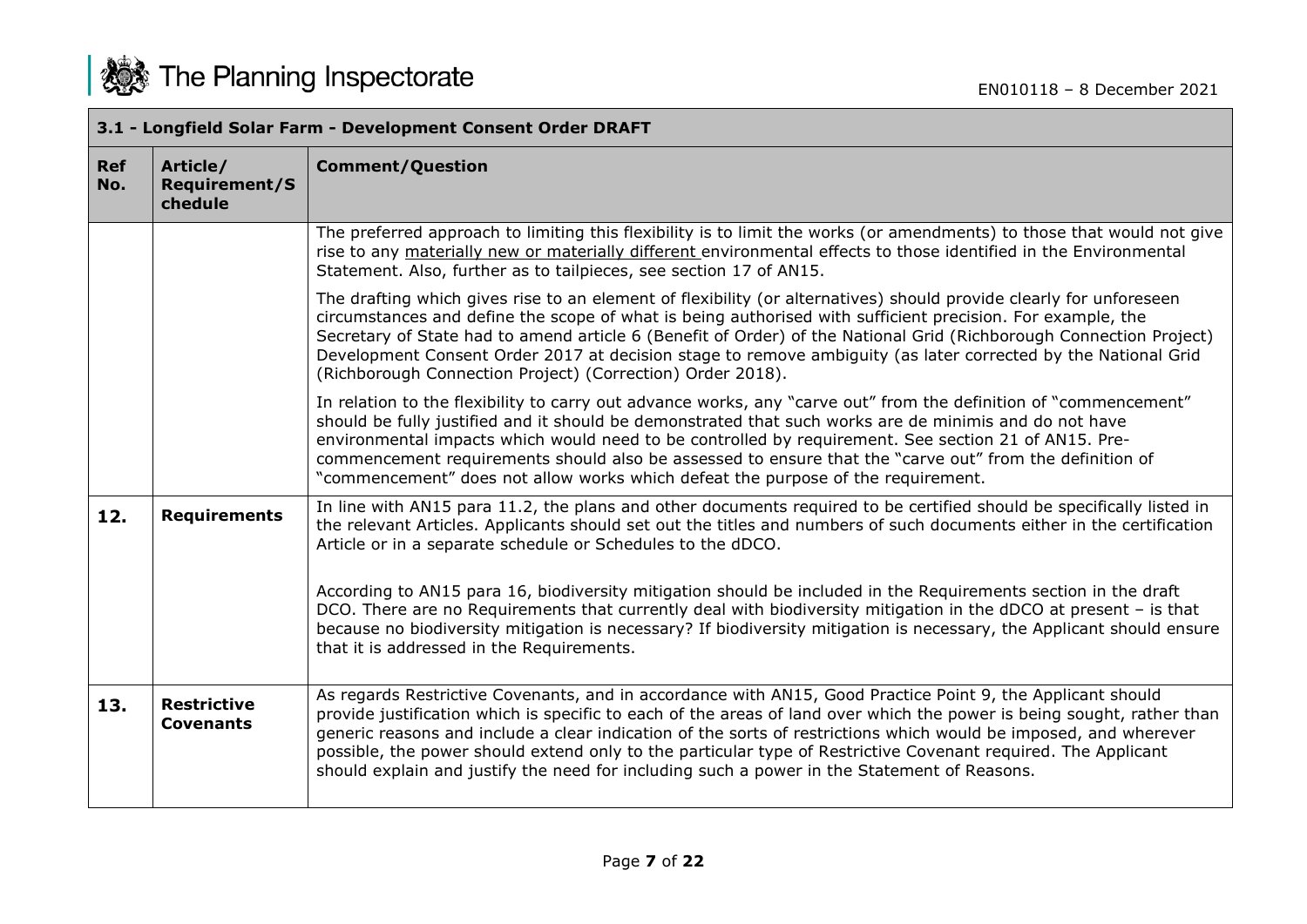

|                   | 3.1 - Longfield Solar Farm - Development Consent Order DRAFT        |                                                                                                                                                                                                                                                                                                                                          |  |
|-------------------|---------------------------------------------------------------------|------------------------------------------------------------------------------------------------------------------------------------------------------------------------------------------------------------------------------------------------------------------------------------------------------------------------------------------|--|
| <b>Ref</b><br>No. | Article/<br><b>Requirement/S</b><br>chedule                         | <b>Comment/Question</b>                                                                                                                                                                                                                                                                                                                  |  |
| 14.               | <b>Interpretations</b><br><b>Article 2</b>                          | The Applicant should explain in the Explanatory Memorandum why it considers Communications Providers to fall<br>under the definition of Statutory Undertakers, as set out in s127 of the PA2008.                                                                                                                                         |  |
| 15.               | <b>Development</b><br><b>Consent etc</b><br>granted by the<br>order | The intent of this article is to avoid inconsistency with other relevant statutory provisions applying in the vicinity,<br>but, notwithstanding other precedents, as much information as possible should be provided about "any<br>enactments" together with clarification about how far from the Order limits the provision can impact. |  |
|                   | <b>Article 3</b>                                                    |                                                                                                                                                                                                                                                                                                                                          |  |
| 16.               | <b>Disapplication</b><br>of legislation,<br>etc.                    | The guidance in section 25 of AN15 should be followed and, if not already provided, additional information sought<br>such as:                                                                                                                                                                                                            |  |
|                   | <b>Article 6</b>                                                    | the purpose of the legislation/statutory provision<br>$\bullet$                                                                                                                                                                                                                                                                          |  |
|                   |                                                                     | the persons/body having the power being disapplied<br>$\bullet$                                                                                                                                                                                                                                                                          |  |
|                   |                                                                     | an explanation as to the effect of disapplication and whether any protective provisions or requirements are<br>$\bullet$<br>required to prevent any adverse impact arising as a result of disapplying the legislative controls                                                                                                           |  |
|                   |                                                                     | (by reference to section 120 of and Schedule 5 to the PA2008) how each disapplied provision constitutes a<br>$\bullet$<br>matter for which provision may be made in the DCO.                                                                                                                                                             |  |
|                   |                                                                     | Where the consent falls within a schedule to the Infrastructure Planning (Interested Parties and Miscellaneous<br>Prescribed Provisions) Regulations 2015 evidence will be required that the regulator has consented to removing the<br>need for the consent in accordance with s.150 PA2008.                                            |  |
| 17.               | <b>Defence to</b><br>proceedings in<br>respect of                   | Are the controls on noise elsewhere in the DCO sufficient to justify the defence being provided by this article to<br>statutory nuisance claims relating to noise?                                                                                                                                                                       |  |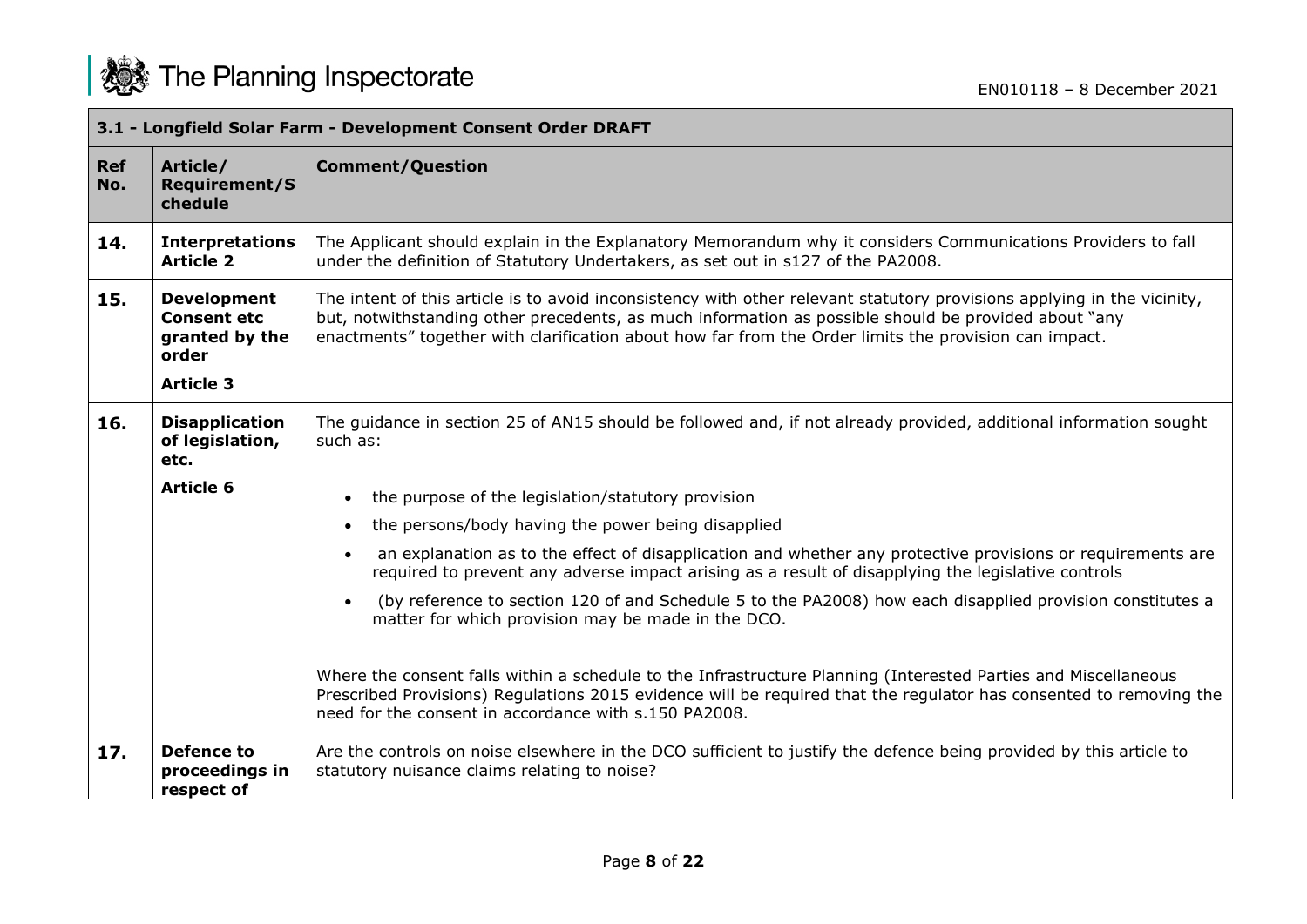

|                   | 3.1 - Longfield Solar Farm - Development Consent Order DRAFT                                          |                                                                                                                                                                                                                                                                                                                                                                                                                                                                                                                                                                                                                                                                   |  |
|-------------------|-------------------------------------------------------------------------------------------------------|-------------------------------------------------------------------------------------------------------------------------------------------------------------------------------------------------------------------------------------------------------------------------------------------------------------------------------------------------------------------------------------------------------------------------------------------------------------------------------------------------------------------------------------------------------------------------------------------------------------------------------------------------------------------|--|
| <b>Ref</b><br>No. | Article/<br><b>Requirement/S</b><br>chedule                                                           | <b>Comment/Question</b>                                                                                                                                                                                                                                                                                                                                                                                                                                                                                                                                                                                                                                           |  |
|                   | statutory<br>nuisance<br><b>Article 7</b>                                                             | If the defence has been extended to other forms of nuisance under section 79(1) Environmental Protection Act<br>1990, the same question will apply to those nuisances.<br>This article also sometimes refers to legislation that has been repealed - e.g. s65 Control of Pollution Act 1974. It<br>should refer to extant legislation only.                                                                                                                                                                                                                                                                                                                       |  |
| 18.               | <b>Power to alter</b><br>layout, etc., of<br>streets<br><b>Article 10</b>                             | This is a wide power - authorising alteration etc. of any street within the Order limits. It should be clear why this<br>power is necessary and consideration given to whether or not it should be limited to identified streets.                                                                                                                                                                                                                                                                                                                                                                                                                                 |  |
| 19.               | <b>Temporary</b><br>stopping up of<br>streets and<br>public rights of<br>way<br><b>Article 12</b>     | Notwithstanding other precedents, justification should be provided as to why the power is appropriate and<br>proportionate having regard to the impacts on pedestrians and others of authorising temporary working sites in<br>these streets.                                                                                                                                                                                                                                                                                                                                                                                                                     |  |
| 20.               | <b>Discharge of</b><br>Water<br><b>Article 15</b>                                                     | The Applicant should be aware and mindful of section 146 of the PA2008.                                                                                                                                                                                                                                                                                                                                                                                                                                                                                                                                                                                           |  |
| 21.               | <b>Compulsory</b><br><b>Acquisition and</b><br>extinguishment<br>of rights<br><b>Articles 19 - 26</b> | These provisions (and any relevant plans) should be drafted in accordance with the guidance in AN15, in particular<br>sections 23 (extinguishment of rights) and 24 (restrictive covenants).<br>The Secretary of State for the Department for Transport (DfT)'s decision (paragraph 62 of the M4 Motorway<br>(Junctions 3 to 12) (Smart Motorway) DCO) should be noted: "to remove the power to impose restrictive<br>covenants and related provisions as he does not consider that it is appropriate to give such a general power over<br>any of the Order land as defined in article $2(1)$ in the absence of a specific and clear justification for conferring |  |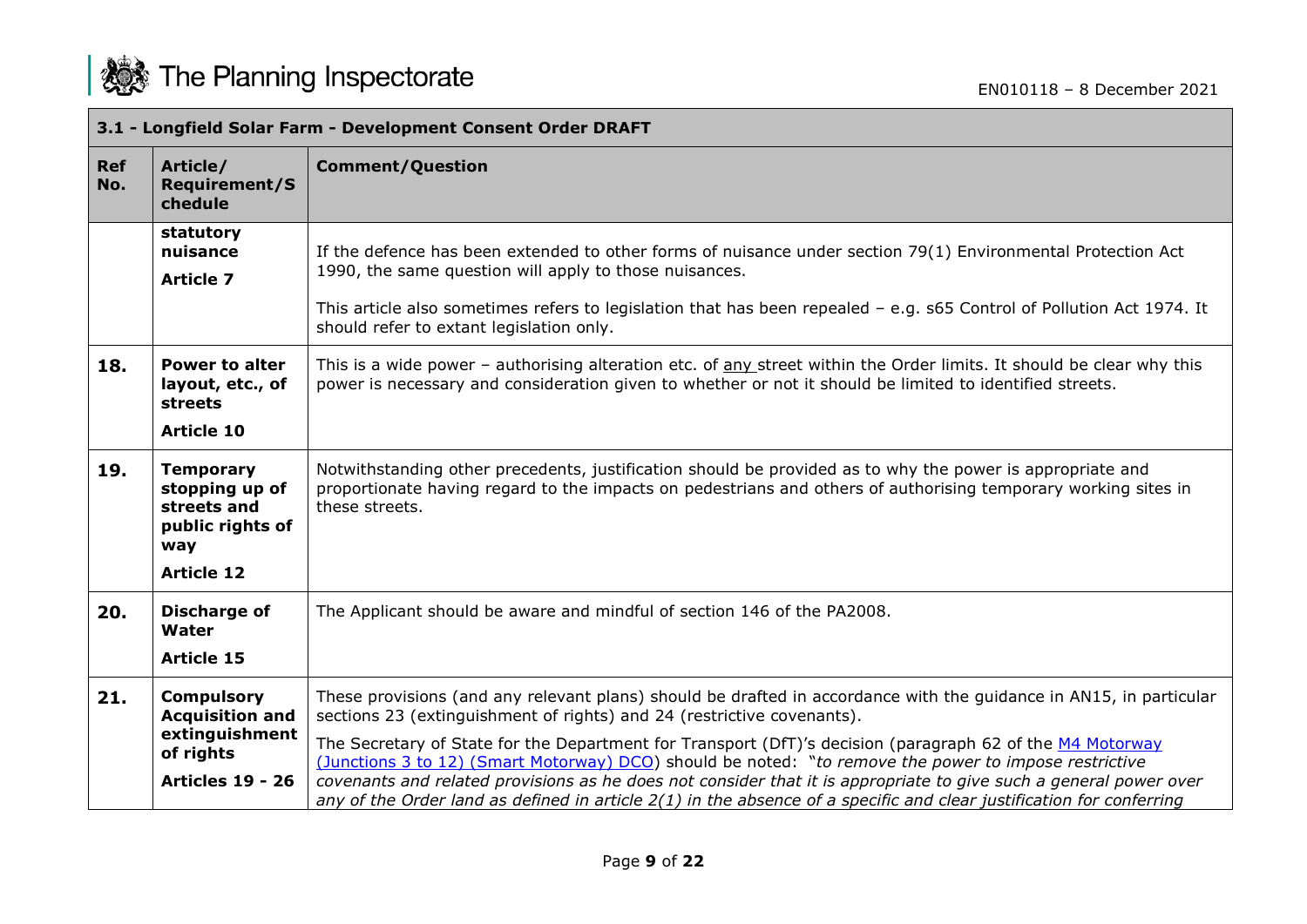

|            | 3.1 - Longfield Solar Farm - Development Consent Order DRAFT |                                                                                                                                                                                                                                                                                                                                                                                                                                                                                                                                                                                                                                                                                                                                                                                                                                                                                                                                                                             |  |
|------------|--------------------------------------------------------------|-----------------------------------------------------------------------------------------------------------------------------------------------------------------------------------------------------------------------------------------------------------------------------------------------------------------------------------------------------------------------------------------------------------------------------------------------------------------------------------------------------------------------------------------------------------------------------------------------------------------------------------------------------------------------------------------------------------------------------------------------------------------------------------------------------------------------------------------------------------------------------------------------------------------------------------------------------------------------------|--|
| Ref<br>No. | Article/<br><b>Requirement/S</b><br>chedule                  | <b>Comment/Question</b>                                                                                                                                                                                                                                                                                                                                                                                                                                                                                                                                                                                                                                                                                                                                                                                                                                                                                                                                                     |  |
|            |                                                              | such a wide-ranging power in the circumstances of the proposed development and without an indication of how the<br>power would be used". Other DfT decisions have included very similar positions, e.g. the A556 (Knutsford to<br>Bowdon Improvement) DCO and the Lancashire County Council (Torrisholme to the M6 Link (A683 Completion of<br>Heysham to M6 Link Road)) DCO.                                                                                                                                                                                                                                                                                                                                                                                                                                                                                                                                                                                               |  |
|            |                                                              | Where an Applicant wishes to create and compulsorily acquire new rights over land, those rights should be fully,<br>accurately and precisely defined for each relevant plot and the Compulsory Acquisition (CA) should be limited to<br>the rights described. This could be done by drafting which limits the CA of new rights to those described in a<br>schedule in the DCO or to those described in the book of reference.                                                                                                                                                                                                                                                                                                                                                                                                                                                                                                                                               |  |
|            |                                                              | If the article is drafted to enable CA of new rights over all of the Order land, with a schedule which limits the<br>compulsory acquisition power in defined plots to the defined rights listed in that schedule, this approach (allowing<br>undefined rights in land not listed in that Schedule) should be clearly identified and the need for it explained and<br>justified in the Explanatory Memorandum and Statement of Reasons. It is likely to be difficult to justify. There must<br>be evidence to show that persons with an interest in the Order land were aware that undefined new rights were<br>being sought over all of the Order land and were consulted on that basis. The SoS for DfT has in at least three<br>decisions (A585 Windy Harbour to Skippool Highway DCO, A30 Chiverton to Carland Cross DCO, Manston Airport<br>DCO) limited the power to create undefined new rights by amending the temporary possession article (see below at<br>$22$ ). |  |
|            |                                                              | It should be noted that in the Manston Airport DCO the SoS for DfT removed the ability to create undefined new<br>rights over land identified for temporary possession even though it was not an issue in examination. The reasons<br>for this are set out at paragraph 121 of the Decision Letter: "The Secretary of State is concerned about the<br>creation of new unidentified rights and is unclear whether affected land-owners have been appropriately<br>consulted".                                                                                                                                                                                                                                                                                                                                                                                                                                                                                                |  |
|            |                                                              | In all respects (including in relation to the book of reference), the Applicant should follow Planning Act 2008:<br>Guidance related to procedures for the compulsory acquisition of land published by DCLG (now MHCLG) in<br>September 2013.                                                                                                                                                                                                                                                                                                                                                                                                                                                                                                                                                                                                                                                                                                                               |  |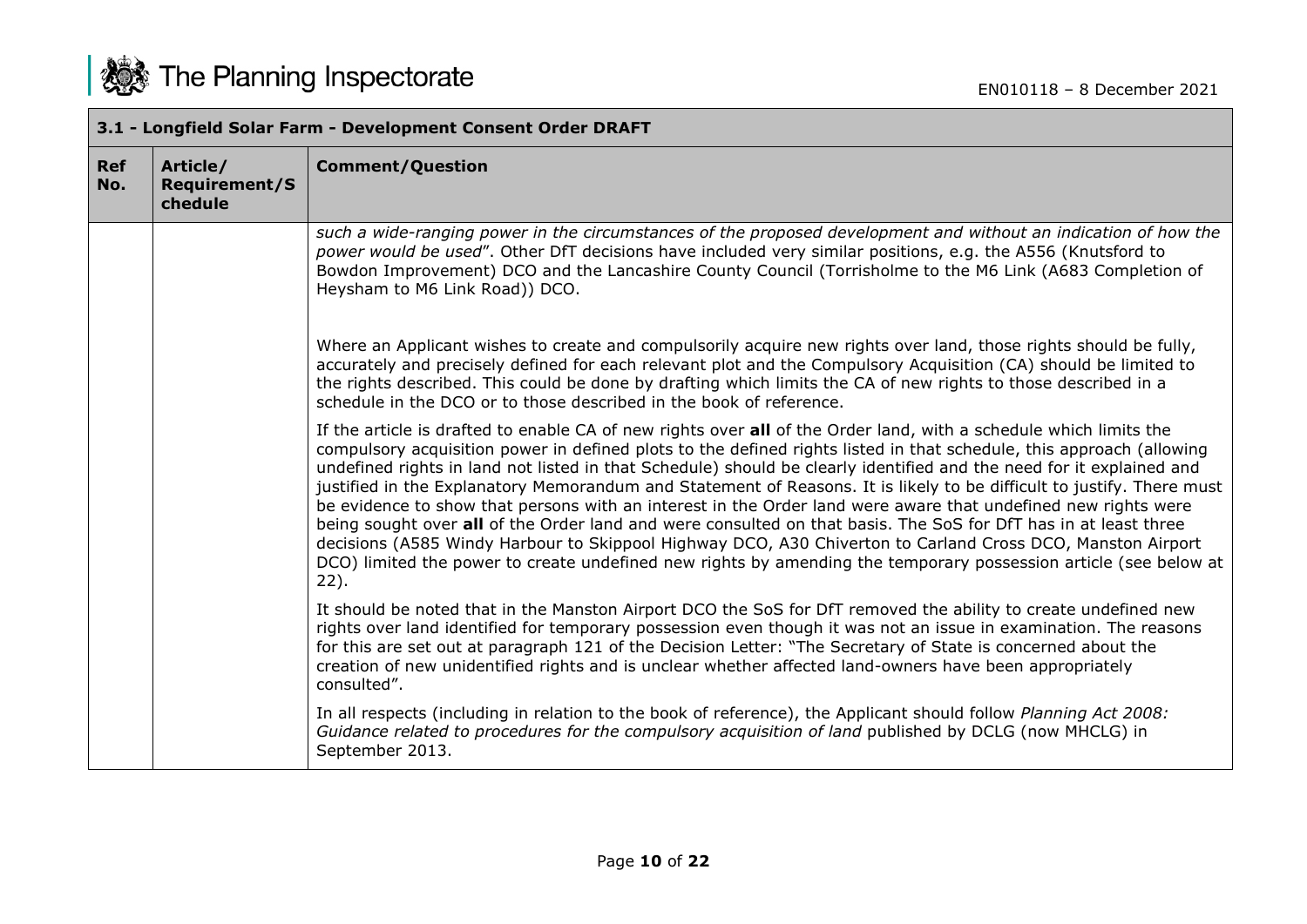|                   | 3.1 - Longfield Solar Farm - Development Consent Order DRAFT           |                                                                                                                                                                                                                                                                                                                                                                                                                                                                                                                                                                                                                                                                                                  |  |
|-------------------|------------------------------------------------------------------------|--------------------------------------------------------------------------------------------------------------------------------------------------------------------------------------------------------------------------------------------------------------------------------------------------------------------------------------------------------------------------------------------------------------------------------------------------------------------------------------------------------------------------------------------------------------------------------------------------------------------------------------------------------------------------------------------------|--|
| <b>Ref</b><br>No. | Article/<br><b>Requirement/S</b><br>chedule                            | <b>Comment/Question</b>                                                                                                                                                                                                                                                                                                                                                                                                                                                                                                                                                                                                                                                                          |  |
| 22.               | <b>Private Rights</b><br><b>Article 22</b>                             | In relation to Article 22 on "Private Rights", the Applicant should consider whether the Article should be subject to<br>a power under a separate Article which would allow the Applicant to exclude a particular private right from the<br>blanket extinguishment power.                                                                                                                                                                                                                                                                                                                                                                                                                        |  |
| 23.               | <b>Temporary</b>                                                       | Temporary possession is not itself compulsory acquisition.                                                                                                                                                                                                                                                                                                                                                                                                                                                                                                                                                                                                                                       |  |
|                   | <b>Possession</b><br><b>Articles 28 and</b><br>29<br><b>Schedule 9</b> | Articles giving temporary possession powers should be considered carefully to check whether or not they allow<br>temporary possession of any land within the Order limits, regardless of whether or not it is listed in any Schedule<br>to the DCO which details specific plots over which temporary possession may be taken for specific purposes listed<br>in that Schedule. If they do, then the applicant should justify why those wider powers (which also allow temporary<br>possession of land not listed in that Schedule) are necessary and appropriate and explain what steps they have<br>taken to alert all landowners, occupiers, etc. within the Order limits to this possibility. |  |
|                   |                                                                        | If not already present, consideration should also be given to adding in a provision obliging the applicant<br>(undertaker) to remove from such land (on ceasing to occupy it temporarily) any equipment, vehicles or temporary<br>works they carry out on it (save for rebuilding demolished buildings under powers given by the DCO), unless,<br>before ceasing to occupy temporarily, they have implemented any separate power under the DCO to compulsorily<br>acquire it.                                                                                                                                                                                                                    |  |
|                   |                                                                        | If compulsory acquisition articles (land and rights) are drafted to authorise the compulsory acquisition of all of the<br>Order land there will need to be a provision in the temporary possession article which prevents compulsory<br>acquisition of land which is only intended to be used temporarily. For example:                                                                                                                                                                                                                                                                                                                                                                          |  |
|                   |                                                                        | The undertaker may not compulsorily acquire under this Order the land referred to in paragraph $[(1)(a)(i)]$ except<br>that the undertaker is not to be precluded from acquiring any part of the subsoil of or airspace over (or rights in<br>the subsoil of or airspace over) that land under article [xx] (acquisition of subsoil or airspace only).                                                                                                                                                                                                                                                                                                                                           |  |
|                   |                                                                        | In that scenario the compulsory acquisition article would also need to be drafted in a way that expresses that it is<br>subject to the temporary possession article (by reference to the temporary possession article number).                                                                                                                                                                                                                                                                                                                                                                                                                                                                   |  |
|                   |                                                                        | If the temporary possession article drafting also says that the undertaker is not precluded from:                                                                                                                                                                                                                                                                                                                                                                                                                                                                                                                                                                                                |  |
|                   |                                                                        | acquiring new rights or imposing restrictive covenants over any part of that land under article [xx] (compulsory<br>acquisition of rights)                                                                                                                                                                                                                                                                                                                                                                                                                                                                                                                                                       |  |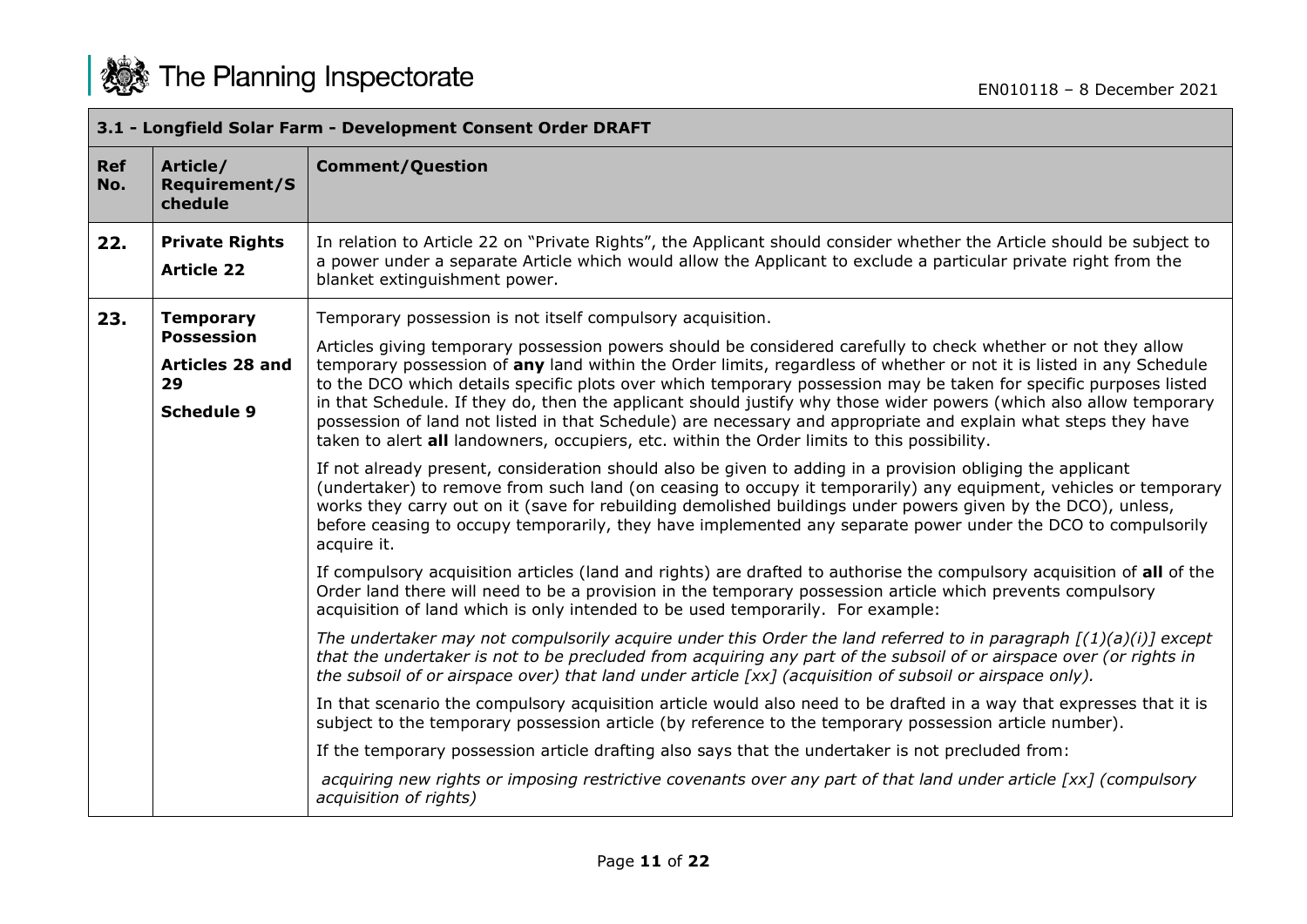|                   | 3.1 - Longfield Solar Farm - Development Consent Order DRAFT |                                                                                                                                                                                                                                                                                                                                                                                                                                                                                                                                                                                                                                                                                                                                                                                                  |  |
|-------------------|--------------------------------------------------------------|--------------------------------------------------------------------------------------------------------------------------------------------------------------------------------------------------------------------------------------------------------------------------------------------------------------------------------------------------------------------------------------------------------------------------------------------------------------------------------------------------------------------------------------------------------------------------------------------------------------------------------------------------------------------------------------------------------------------------------------------------------------------------------------------------|--|
| <b>Ref</b><br>No. | Article/<br><b>Requirement/S</b><br>chedule                  | <b>Comment/Question</b>                                                                                                                                                                                                                                                                                                                                                                                                                                                                                                                                                                                                                                                                                                                                                                          |  |
|                   |                                                              | Careful consideration must be given to the drafting of the compulsory acquisition of rights article in relation to new<br>rights/restrictions and the effect of its interaction with this provision.                                                                                                                                                                                                                                                                                                                                                                                                                                                                                                                                                                                             |  |
|                   |                                                              | If the compulsory acquisition of rights article authorises the creation of new rights over all of the order land, in<br>addition to the new rights described in a specific schedule, wording permitting the creation of new rights in<br>accordance with that article will permit the creation of undefined new rights in the land over which temporary<br>possession powers are granted (i.e., the schedule in the DCO listing the plots over which temporary possession is<br>authorised - Schedule 9). This is likely to be difficult to justify.                                                                                                                                                                                                                                             |  |
|                   |                                                              | In these circumstances it is important to look carefully at the book of reference, land plans and Statement of<br>Reasons to see how the land in Schedule 9 is identified and described. If the land is consistently descried as being<br>for temporary possession, then it may be that persons with an interest in the land have not understood the nature<br>of powers sought over their land and consequently have not been correctly consulted. The Applicant should be able<br>to clearly explain the powers that they are seeking over these plots, the need for these powers, how this is secured<br>in the DCO and provide evidence that all persons with an interest in these plots have been consulted appropriately<br>in a way that was clear about the nature of the powers sought. |  |
|                   |                                                              | The SoS for DfT has issued three decisions amending the drafting of the temporary possession article to remove<br>the power to create undefined new rights in the land described as being for temporary possession (A585 Windy<br>Harbour to Skippool Highway DCO, A30 Chiverton to Carland Cross DCO, Manston Airport DCO). One of the main<br>reasons for this related to the failure to accurately consult those with an interest in the land on the nature of the<br>powers sought, the land being described in all supporting documents and on the land plans, as being for temporary<br>possession only.                                                                                                                                                                                   |  |
|                   |                                                              | There may be circumstances where it is permissible to retain drafting which enables the undertaker to acquire new<br>rights in the land in the schedule in the DCO listing the plots over which temporary possession is authorised<br>(Schedule 9 and Articles 28 and 29). For example, where there are cross-over plots with those listed in a schedule<br>in the DCO containing detail of the new rights being compulsorily acquired (Schedule 9 and Articles 28 and 29). In<br>those circumstances, if the new rights are precisely defined and have been consulted on, drafting could be included<br>in the DCO along the following lines:                                                                                                                                                   |  |
|                   |                                                              | The undertaker may not compulsorily acquire under this Order the land referred to in paragraph $[(1)(a)(i)]$ except<br>that the undertaker is not precluded from $-$ (a) acquiring new rights or imposing restrictive covenants over any                                                                                                                                                                                                                                                                                                                                                                                                                                                                                                                                                         |  |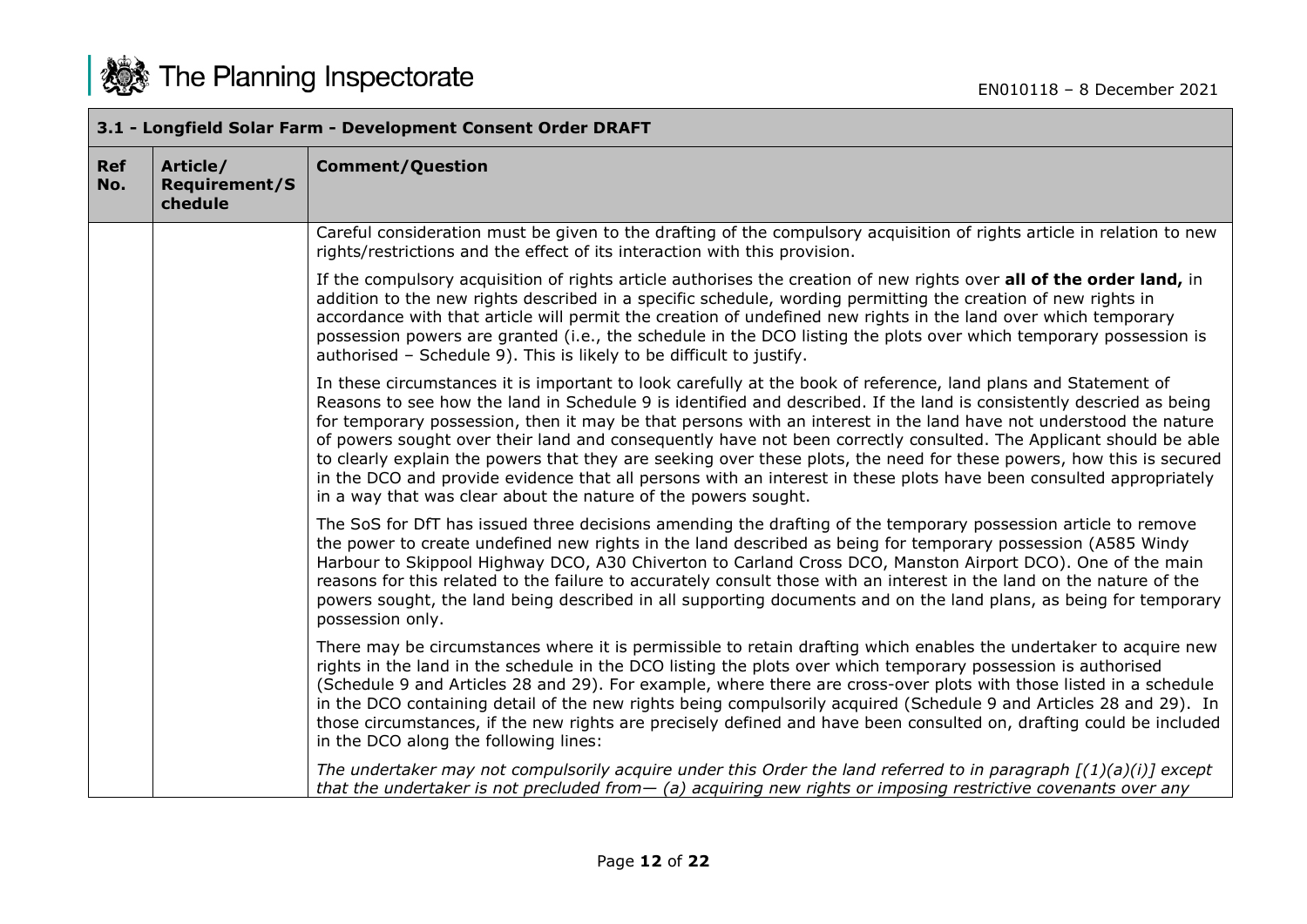

|                   | 3.1 - Longfield Solar Farm - Development Consent Order DRAFT |                                                                                                                                                                                                                                                                                                                                                                                                                                                                                                                                          |  |
|-------------------|--------------------------------------------------------------|------------------------------------------------------------------------------------------------------------------------------------------------------------------------------------------------------------------------------------------------------------------------------------------------------------------------------------------------------------------------------------------------------------------------------------------------------------------------------------------------------------------------------------------|--|
| <b>Ref</b><br>No. | Article/<br><b>Requirement/S</b><br>chedule                  | <b>Comment/Question</b>                                                                                                                                                                                                                                                                                                                                                                                                                                                                                                                  |  |
|                   |                                                              | part of that land under article [ ] (compulsory acquisition of rights) to the extent that such land is listed in column<br>$[(1)]$ of Schedule $[xx]$                                                                                                                                                                                                                                                                                                                                                                                    |  |
|                   |                                                              | This drafting has precedent in the East Anglia Three Offshore Windfarm DCO, Hornsea Two Offshore Windfarm DCO<br>and Norfolk Vanguard Offshore Windfarm DCO.                                                                                                                                                                                                                                                                                                                                                                             |  |
|                   |                                                              | Given the parliamentary approval to the temporary possession regime under the Neighbourhood Planning Act 2017<br>(NPA 2017), which were subject to consultation and debate before being enacted, should any provisions relating to<br>notices/counter notices which do not reflect the NPA 2017 proposed regime (not yet in force) be modified to more<br>closely reflect the incoming statutory regime where possible? As examples:                                                                                                     |  |
|                   |                                                              | The notice period that will be required under the NPA 2017 Act is three months, substantially longer than<br>the 14 days required under Article 29, and 28 days required under Article 30. Other than prior precedent, what is<br>the justification for only requiring 14/28 days' notice in this case?                                                                                                                                                                                                                                  |  |
|                   |                                                              | Under the NPA 2017, the notice would also have to state the period for which the acquiring authority is to<br>take possession. Should such a requirement be included in this case?                                                                                                                                                                                                                                                                                                                                                       |  |
|                   |                                                              | Powers of temporary possession are sometimes said to be justified because they are in the interests of<br>landowners, whose land would not then need to be acquired permanently. The NPA 2017 Act provisions include<br>the ability to serve a counter-notice objecting to the proposed temporary possession so that the landowner would<br>have the option to choose whether temporary possession or permanent acquisition was desirable. Should this<br>article make some such provision - whether or not in the form in the NPA 2017? |  |
| 24.               | <b>Statutory</b><br>undertakers<br>and apparatus             | Where a representation is made by a statutory undertaker (or some other person) that engages section 127(1) of<br>the Planning Act 2008 (PA2008) and has not been withdrawn, the SoS will be unable to authorise compulsory<br>acquisition powers relating to that statutory undertaker land unless satisfied of specified matters set out in section                                                                                                                                                                                    |  |
|                   | <b>Articles 30 and</b><br>31                                 | 127. If the representation is not withdrawn by the end of the examination, the Examining Authority (ExA) will need<br>to reach a conclusion whether or not to recommend that the relevant statutory test has been met in accordance<br>with s.127.                                                                                                                                                                                                                                                                                       |  |
|                   |                                                              | The SoS will be unable to authorise removal or repositioning of apparatus (or extinguishment of a right for it)<br>unless satisfied that the extinguishment or removal is necessary for the purpose of carrying out the development                                                                                                                                                                                                                                                                                                      |  |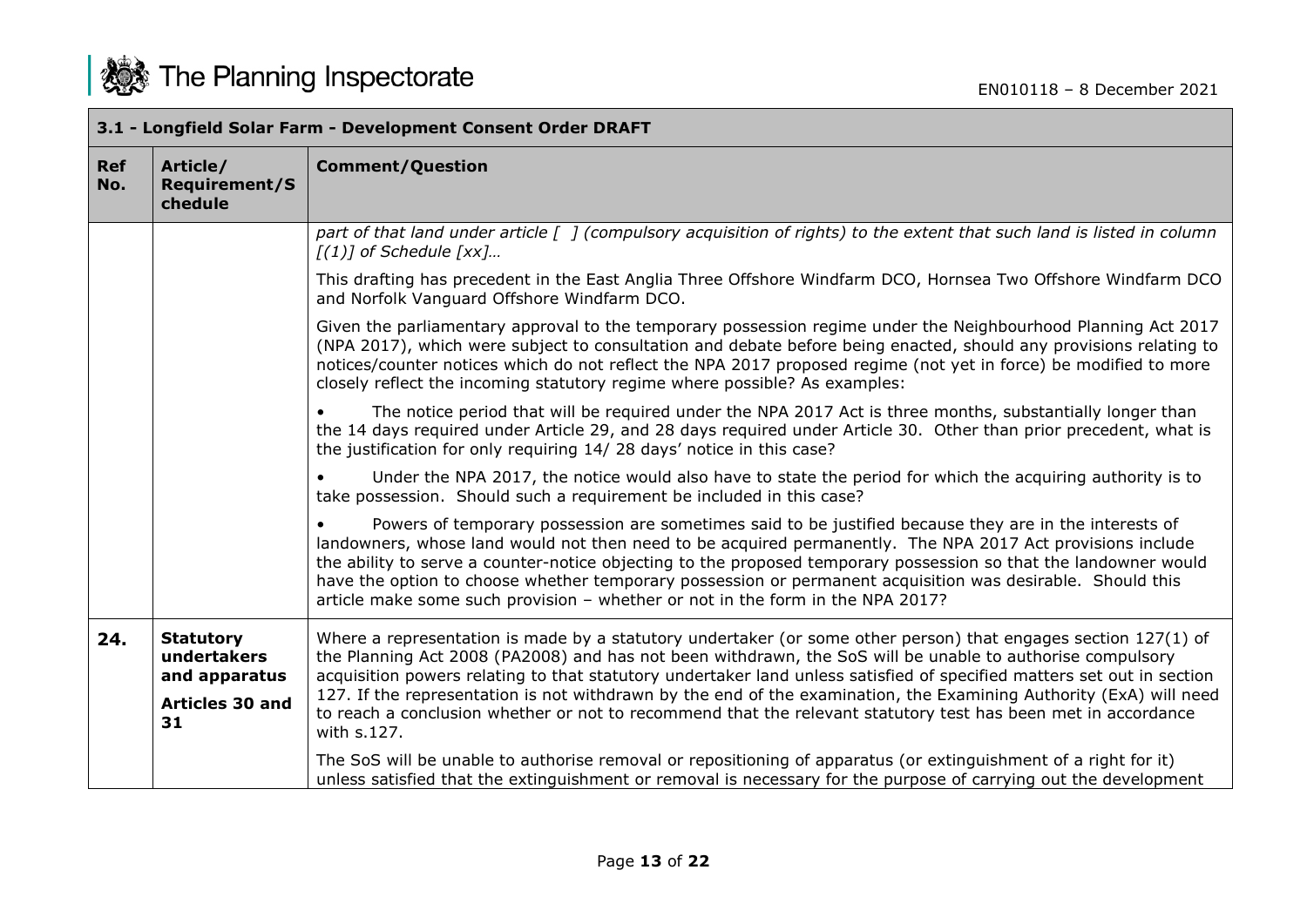| 3.1 - Longfield Solar Farm - Development Consent Order DRAFT |                                                                                                                                                                   |                                                                                                                                                                                                                                                                                                                                                                                                                                                                                                                                       |
|--------------------------------------------------------------|-------------------------------------------------------------------------------------------------------------------------------------------------------------------|---------------------------------------------------------------------------------------------------------------------------------------------------------------------------------------------------------------------------------------------------------------------------------------------------------------------------------------------------------------------------------------------------------------------------------------------------------------------------------------------------------------------------------------|
| <b>Ref</b><br>No.                                            | Article/<br><b>Requirement/S</b><br>chedule                                                                                                                       | <b>Comment/Question</b>                                                                                                                                                                                                                                                                                                                                                                                                                                                                                                               |
|                                                              |                                                                                                                                                                   | to which the order relates in accordance with section 138 of the PA2008. Justification will be needed to show that<br>extinguishment or removal is necessary.                                                                                                                                                                                                                                                                                                                                                                         |
| 25.                                                          | <b>Benefit of the</b><br>Order<br>Articles 33 and<br>34                                                                                                           | If any part of this article is drafted so as to allow any transfer of benefit by the Applicant (undertaker) to any other<br>person without the need for the SoS's consent, then the Applicant should provide full justification as to why that is<br>appropriate.                                                                                                                                                                                                                                                                     |
|                                                              |                                                                                                                                                                   | See 26 below in relation to references to arbitration in this article.                                                                                                                                                                                                                                                                                                                                                                                                                                                                |
| 26.                                                          | <b>Felling or</b><br>lopping of trees<br>and removal of<br>hedgerows<br><b>Trees subject</b><br>to tree<br>preservation<br>orders<br><b>Articles 37 and</b><br>38 | The guidance in section 22 of AN15 should be followed. If it hasn't been followed justification should be provided as<br>to why this is the case.<br>If the 'felling or lopping' article is drafted to allow such actions to trees both within and 'near' the Order limits,<br>should consideration be given to amending that, so that it only applies to trees within or 'encroaching upon' the<br>Order limits?<br>Article 37(4) appears to be very broad in its powers as there appears to be no schedule controlling the Article. |
|                                                              |                                                                                                                                                                   |                                                                                                                                                                                                                                                                                                                                                                                                                                                                                                                                       |
| 27.                                                          | <b>Arbitration</b>                                                                                                                                                | It is unlikely that a consenting Secretary of State will allow arbitration provision wording to apply arbitration to<br>decisions he/she, or, if relevant the Marine Management Organisation ('MMO') may have to make on future                                                                                                                                                                                                                                                                                                       |
|                                                              | <b>Article 40</b>                                                                                                                                                 | consents or approvals within their remit.                                                                                                                                                                                                                                                                                                                                                                                                                                                                                             |
|                                                              |                                                                                                                                                                   | By way of example:                                                                                                                                                                                                                                                                                                                                                                                                                                                                                                                    |
|                                                              |                                                                                                                                                                   | The SoS for Business, Energy and Industrial Strategy (BEIS) included the following drafting in the arbitration article<br>in the Norfolk Vanguard Offshore Windfarm DCO and the draft Hornsea Three Offshore Windfarm DCO (published<br>with a minded to approve decision) to remove any doubt about the application of arbitration to decisions of the<br>Secretary of State and the MMO under the DCO:                                                                                                                              |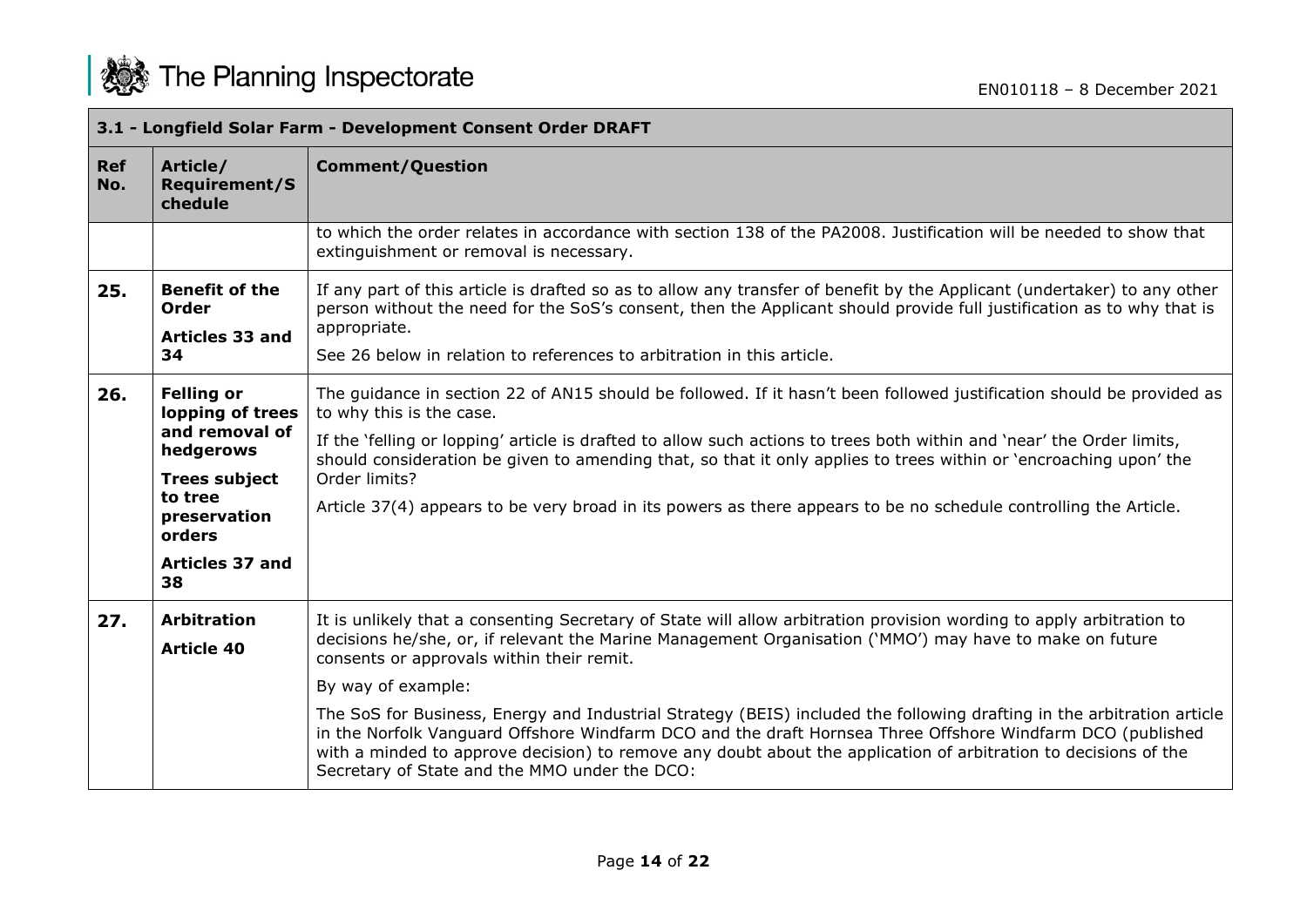

|                   | 3.1 - Longfield Solar Farm - Development Consent Order DRAFT |                                                                                                                                                                                                                                                                                                                                                                                                                                                                                                                                          |  |
|-------------------|--------------------------------------------------------------|------------------------------------------------------------------------------------------------------------------------------------------------------------------------------------------------------------------------------------------------------------------------------------------------------------------------------------------------------------------------------------------------------------------------------------------------------------------------------------------------------------------------------------------|--|
| <b>Ref</b><br>No. | Article/<br><b>Requirement/S</b><br>chedule                  | <b>Comment/Question</b>                                                                                                                                                                                                                                                                                                                                                                                                                                                                                                                  |  |
|                   |                                                              | Any matter for which the consent or approval of the Secretary of State or the Marine Management Organisation is<br>required under any provision of this Order shall not be subject to arbitration.                                                                                                                                                                                                                                                                                                                                       |  |
|                   |                                                              | The SoS for BEIS also agreed with the ExA recommendation to remove reference to arbitration in the transfer of<br>the benefit article and the deemed marine licences (DMLs) in the Hornsea and Norfolk Vanguard DCOs. The<br>Hornsea ExA recommendation report at 20.5.9 details the reasons for removal from the transfer of benefit article,<br>and at $20.5.17 - 20.5.24$ regarding removal from the DMLs.                                                                                                                            |  |
|                   |                                                              | It should also be noted that the SoS removed the following from the arbitration clause in both DCOs:                                                                                                                                                                                                                                                                                                                                                                                                                                     |  |
|                   |                                                              | Should the Secretary of State fail to make an appointment under paragraph within 14 days 42 of a referral, the<br>referring party may refer to the Centre for Effective Dispute Resolution for appointment of an arbitrator.                                                                                                                                                                                                                                                                                                             |  |
| 28.               | <b>Traffic speed</b><br>regulation<br><b>Article 45</b>      | Variation of the application of provisions in this article is possible under the Road Traffic Regulation Act 1984 and<br>arguably this has the effect of disapplying section 153 which provides a procedure for changing a DCO. There may<br>be precedent in other made DCOs for the same drafting but it should be clear under which section 120 power these<br>articles are made and if necessary justification provided as to why the provisions are necessary or expedient to<br>give full effect to any other provision of the DCO. |  |
| 29.               | Schedules $2 - 7$<br>and 9                                   | Schedules 2 to 7 and 9 need populating (they are just placeholders at present). The shoulder references to the<br>various Articles need checking for accuracy of cross-referencing.                                                                                                                                                                                                                                                                                                                                                      |  |
| 30.               | <b>Procedure for</b><br>discharge<br><b>Schedule 10</b>      | AN15 provides standard drafting for articles dealing with discharge of requirements. If this guidance has not been<br>followed justification should be provided as to why this is the case.                                                                                                                                                                                                                                                                                                                                              |  |
| 31.               | <b>Explanatory</b><br><b>Note</b>                            | There is no explanatory note in the dDCO. Please ensure the deposit location used in the explanatory note has<br>been agreed with the relevant organisation. This was also set out in row 8 above.                                                                                                                                                                                                                                                                                                                                       |  |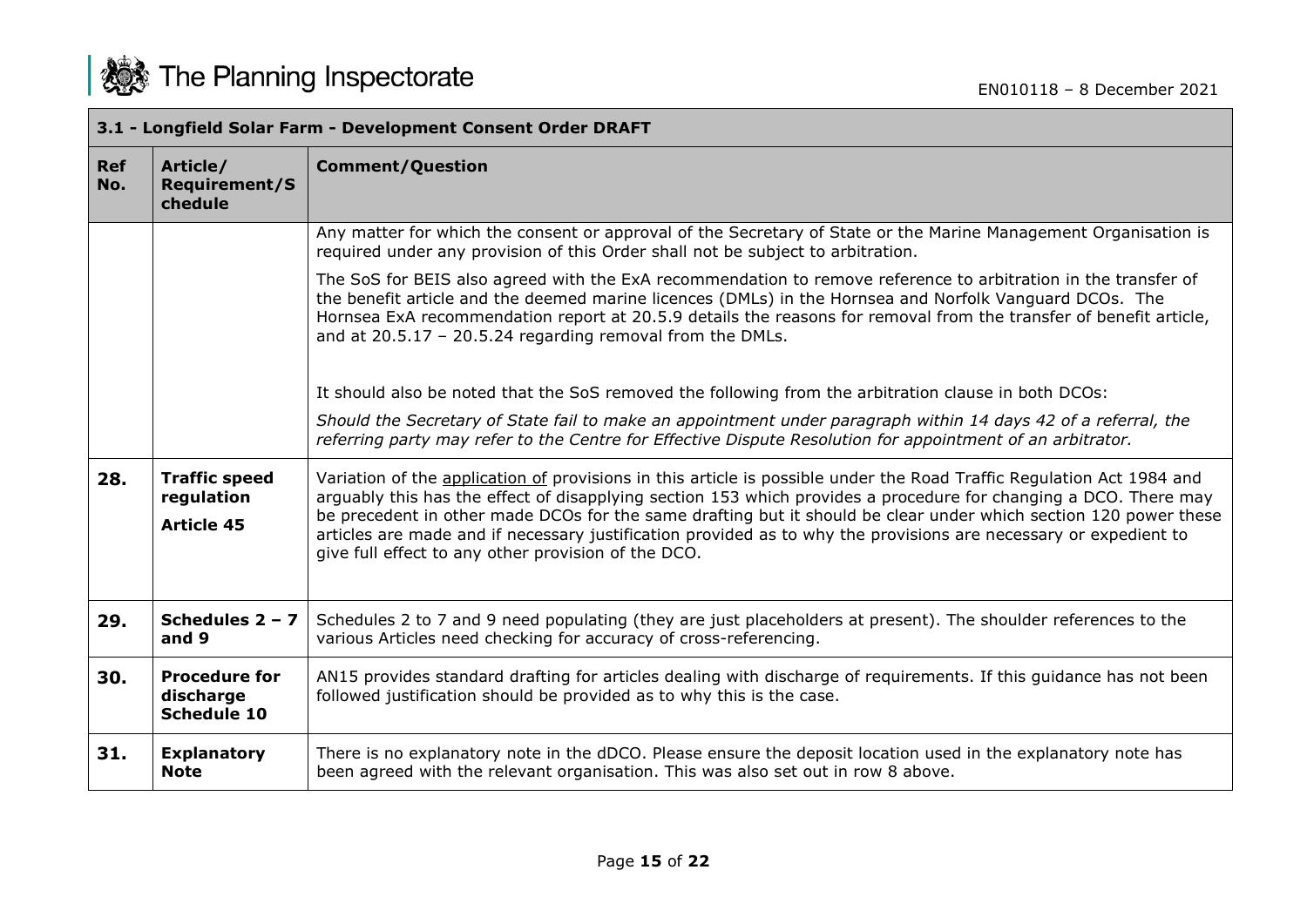г

|            | 3.2 - Longfield Solar Farm - Explanatory Memorandum DRAFT |                                                                                                                                                                                                                                                                                                                                                                                                                                                  |  |
|------------|-----------------------------------------------------------|--------------------------------------------------------------------------------------------------------------------------------------------------------------------------------------------------------------------------------------------------------------------------------------------------------------------------------------------------------------------------------------------------------------------------------------------------|--|
| Ref<br>No. | Paragraph/<br><b>Section</b>                              | <b>Comment/Question</b>                                                                                                                                                                                                                                                                                                                                                                                                                          |  |
| 32.        | General                                                   | The Applicant should ensure that all cross-references to the dDCO are to the correct Article/Schedule.                                                                                                                                                                                                                                                                                                                                           |  |
| 33.        | General                                                   | Following paragraph 17 of AN15, any provisions in the dDCO that allow for flexibility must be thoroughly justified<br>within the EM.                                                                                                                                                                                                                                                                                                             |  |
| 34.        | General                                                   | AN15 - 1.2 and 1.4, 1.5 - the application needs to provide justification and an explanation regarding the source of<br>each provision and why it is relevant to the Proposed Development. The EM should explain why that particular<br>wording of any Articles is relevant to the proposed dDCO, for example what is factually similar for the consented<br>NSIP and proposed development, and why it is appropriate for the scheme applied for. |  |
| 35.        | <b>Novel</b><br>provisions                                | The EM does not state whether there are any novel provisions contained in the dDCO. It would be helpful if the EM<br>could specify whether there are any novel provisions or confirm that there are not. Please see AN15 1.1, 1.2 and 1.4<br>for further information on this point.                                                                                                                                                              |  |

| 4.3 - Longfield Solar Farm - Book of Reference Extract DRAFT |                              |                                                                                                                                                                                                                                                                                                                                                                                                                                                                                                     |
|--------------------------------------------------------------|------------------------------|-----------------------------------------------------------------------------------------------------------------------------------------------------------------------------------------------------------------------------------------------------------------------------------------------------------------------------------------------------------------------------------------------------------------------------------------------------------------------------------------------------|
| <b>Ref</b><br>No.                                            | Paragraph/<br><b>Section</b> | <b>Comment/Question</b>                                                                                                                                                                                                                                                                                                                                                                                                                                                                             |
| 36.                                                          | General                      | It would be helpful if the Applicant ensured that the final submitted BoR contained an introduction which sets out<br>how it interacts with the dDCO and the Land Plans.                                                                                                                                                                                                                                                                                                                            |
| 37.                                                          | General                      | Please be aware of the requirements in Annex D to the Planning Act 2008: Guidance related to procedures for the<br>Compulsory Acquisition (CA) of land (September 2013), in particular paragraphs 7, 8 and 10 of Annex D to that<br>Guidance. Paragraph 10 states, "Where it is proposed to create and acquire new rights compulsorily they should be<br>clearly identified. The book of reference should also cross-refer to the relevant articles contained in the<br>development consent order". |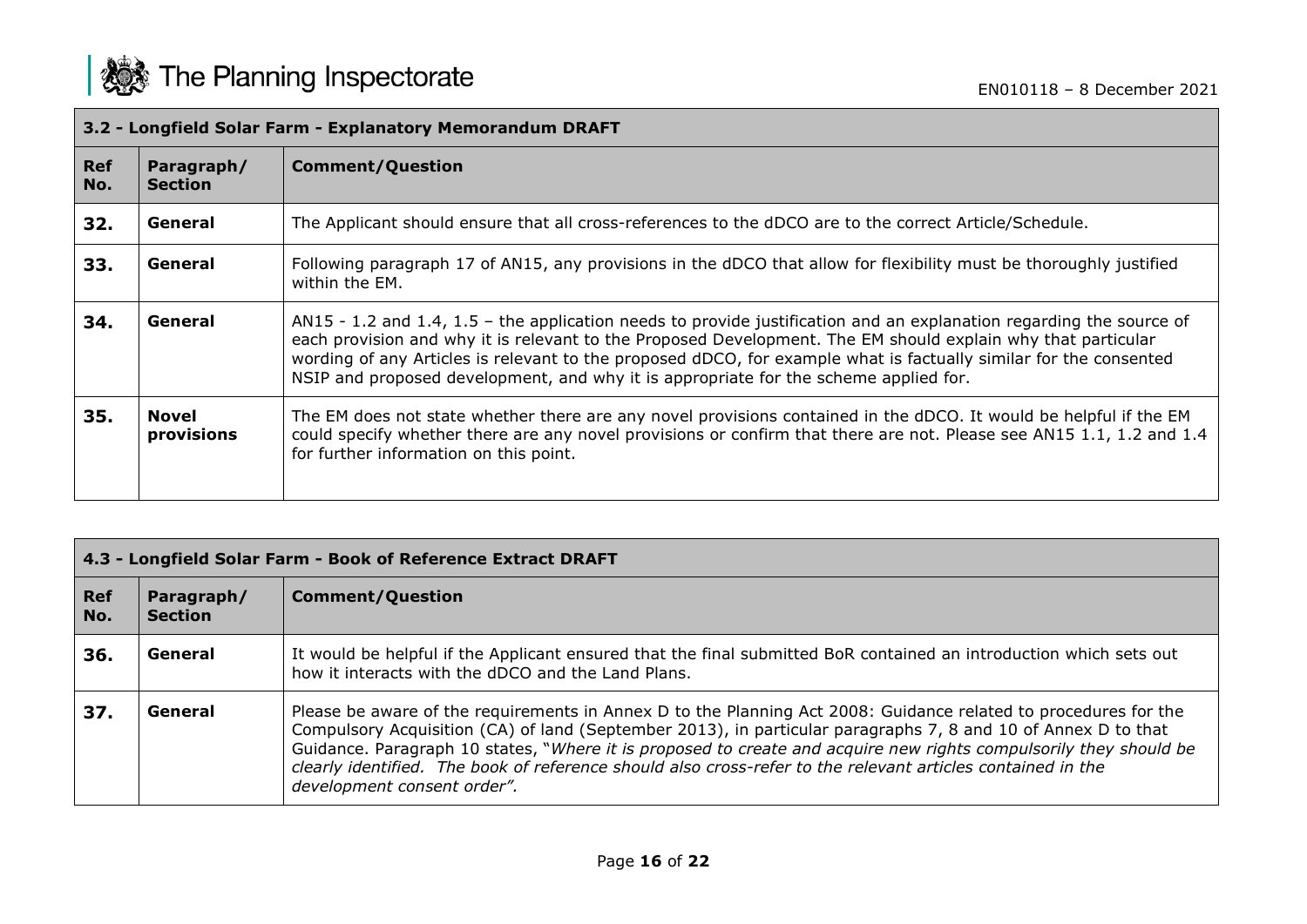

 $\overline{\phantom{a}}$ 

 $\Gamma$ 

| 38. | General                    | The BoR should be clear as to which plots (if any) will be subject only to temporary possession or use.                                                                                                                                                                                                                                                                                                                                                     |
|-----|----------------------------|-------------------------------------------------------------------------------------------------------------------------------------------------------------------------------------------------------------------------------------------------------------------------------------------------------------------------------------------------------------------------------------------------------------------------------------------------------------|
| 39. | General                    | A draft Statement of Reasons was not provided, therefore the Inspectorate is unable to comment on the extent of<br>CA required by the Applicant or what types of new rights or restrictions, or the extent of them, may be required. The<br>draft BoR also does not appear to define anything in this regard. Any relevant Schedule to the DCO dealing with CA<br>rights needs to be populated and an explanation provided in the final submitted draft EM. |
| 40. | Part 2                     | This section of the BoR should contain the Category Three parties (see The Infrastructure Planning (Applications:<br>Prescribed Forms and Procedure) Regulations 2009 - Regulation $7(1)(b)$ . If the Applicant does not consider that<br>there are any Category Three parties then an explanation should be provided in the final submitted EM.                                                                                                            |
| 41. | Part 3                     | This section of the BoR should contain the names of all those entitled to enjoy easements or other private rights<br>over land (see The Infrastructure Planning (Applications: Prescribed Forms and Procedure) Regulations 2009 -<br>Regulation $7(1)(c)$ ).                                                                                                                                                                                                |
| 42. | <b>Plot number</b><br>1/2C | Neither part 1 nor part 2 of the BoR indicate that this land plot is "land to be acquired permanently". The description<br>does not appear to be consisted between the BoR and the Land Plans.                                                                                                                                                                                                                                                              |

| 5.1 - Longfield Solar Farm - Consultation Report DRAFT |                              |                                                                                                                                                                                                                                                                                                                                                                                                                                                                                                                                                                        |
|--------------------------------------------------------|------------------------------|------------------------------------------------------------------------------------------------------------------------------------------------------------------------------------------------------------------------------------------------------------------------------------------------------------------------------------------------------------------------------------------------------------------------------------------------------------------------------------------------------------------------------------------------------------------------|
| Ref<br>  No.                                           | Paragraph/<br><b>Section</b> | <b>Comment/Question</b>                                                                                                                                                                                                                                                                                                                                                                                                                                                                                                                                                |
| 43.                                                    | General                      | It would be helpful if the Applicant included a full list of abbreviations in the final version of the Consultation Report.                                                                                                                                                                                                                                                                                                                                                                                                                                            |
| 44.                                                    | Paragraph<br>4.3.8           | It is noted that the Consultation Report states that the Applicant considers there are no persons who might be<br>entitled to make a relevant claim as a category 3 interest. The Applicant should consider whether any persons are<br>likely to be impacted by temporary matters such as delivery of materials to the site(s), as well as any operational<br>effects. If so, these persons must be added to the BoR. If the Applicant does not consider any persons will be<br>affected, justification for this should be provided in the Consultation Report and EM. |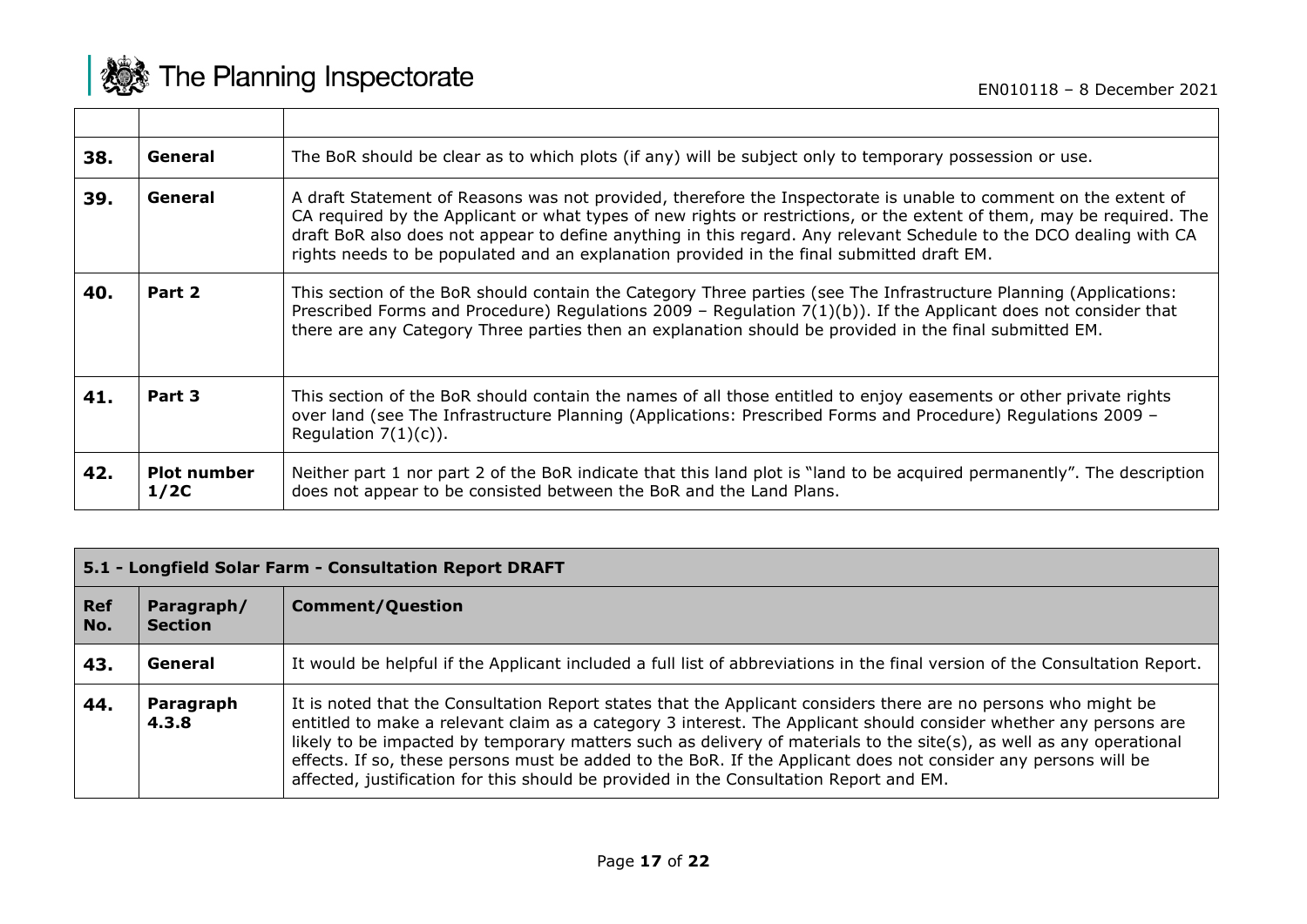| <b>機 The Planning Inspectorate</b><br>EN010118 - 8 December 2021 |                     |                                                                                                                                                     |
|------------------------------------------------------------------|---------------------|-----------------------------------------------------------------------------------------------------------------------------------------------------|
| 45.                                                              | <b>Appendix K-1</b> | It would benefit the readers of the report if the appendices such as K-1 listed all the subsections of the documents<br>included in the appendices. |

|                   | <b>Longfield Solar Farm - Application Index DRAFT</b> |                         |  |
|-------------------|-------------------------------------------------------|-------------------------|--|
| <b>Ref</b><br>No. | Paragraph/<br><b>Section</b>                          | <b>Comment/Question</b> |  |
| 46.               |                                                       | No comments.            |  |

| 7.1 - Longfield Solar Farm - Statement of Need - DRAFT |                              |                                                                                                                                                                                                                                                                                                                          |
|--------------------------------------------------------|------------------------------|--------------------------------------------------------------------------------------------------------------------------------------------------------------------------------------------------------------------------------------------------------------------------------------------------------------------------|
| <b>Ref</b><br>No.                                      | Paragraph/<br><b>Section</b> | <b>Comment/Question</b>                                                                                                                                                                                                                                                                                                  |
| 47.                                                    | General                      | The Applicant should ensure that the Statement of Need reflects the current national and local policy statements at the time of<br>submitting the application. It should also demonstrate that the Applicant has the funds available to cover the cost of<br>compulsory acquisition, as well as the cost of the project. |

**6.1 – Longfield Solar Farm – ES Chapter 2 (The Scheme) - DRAFT**

**(No comments on ES Chapter 1 (Introduction) – DRAFT or ES Chapter 4 (Consultation) - DRAFT)**

| <b>Ref</b><br>No. | Paragraph/<br><b>Section</b> | <b>Comment/Question</b>                                                                                                                                                                                                              |
|-------------------|------------------------------|--------------------------------------------------------------------------------------------------------------------------------------------------------------------------------------------------------------------------------------|
| 48.               | <b>Section 2.4</b>           | <b>Concept Design Parameters and Outline Design Principles</b>                                                                                                                                                                       |
|                   |                              | The Planning Inspectorate's Scoping Opinion stated at paragraph 2.3.20 that: "The development parameters should<br>be clearly and consistently defined across both the dDCO and the accompanying ES".                                |
|                   |                              | The Applicant's approach as described in ES Chapter 2 is that the assessment of likely significant effects in the ES is<br>based on "Concept Design Parameters", which have not been provided within the draft documentation but are |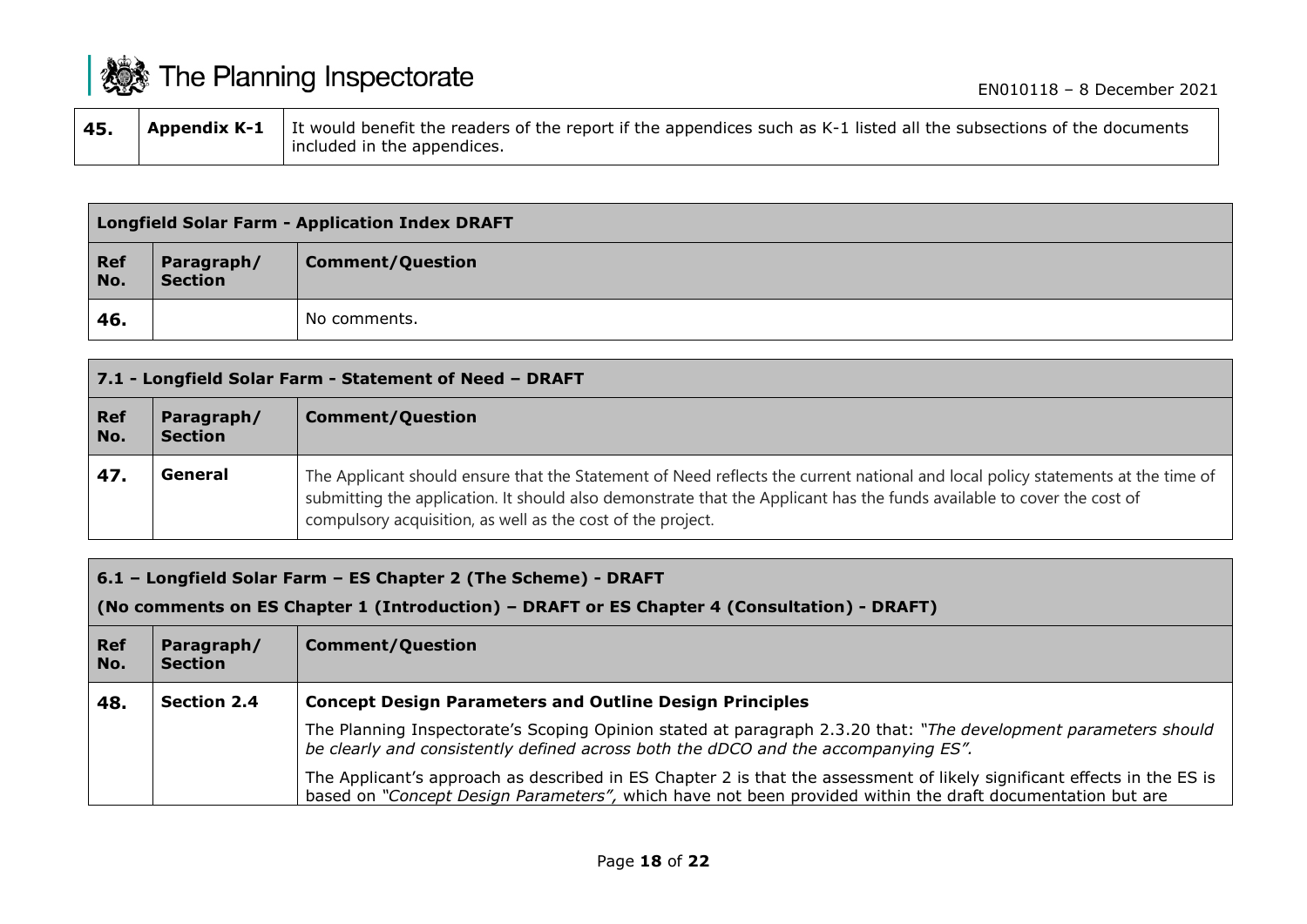

## **6.1 – Longfield Solar Farm – ES Chapter 2 (The Scheme) - DRAFT**

## **(No comments on ES Chapter 1 (Introduction) – DRAFT or ES Chapter 4 (Consultation) - DRAFT)**

| <b>Ref</b><br>No. | Paragraph/<br><b>Section</b> | <b>Comment/Question</b>                                                                                                                                                                                                                                                                                                                                                                                                                                                                                                                                                                                                                        |
|-------------------|------------------------------|------------------------------------------------------------------------------------------------------------------------------------------------------------------------------------------------------------------------------------------------------------------------------------------------------------------------------------------------------------------------------------------------------------------------------------------------------------------------------------------------------------------------------------------------------------------------------------------------------------------------------------------------|
|                   |                              | described as "realistic worst-case design parameters within the Rochdale Envelope" which do not always represent<br>the maximum parameters.                                                                                                                                                                                                                                                                                                                                                                                                                                                                                                    |
|                   |                              | Rochdale Envelope "Outline Design Principles" are set out in a separate document (Document 7.2 - Outline Design<br>Principles - draft) which states on page 2: "It is proposed that the DCO includes a requirement that some details of<br>the Scheme are approved by the relevant planning authorities, and that details submitted for approval would be in<br>accordance with the design principles set out in the ODP". However, there is currently no requirement in the dDCO<br>which references the Outline Design Principles (or Concept Design Parameters).                                                                            |
|                   |                              | ES paragraph 2.4.3 further explains: "Wherever possible, the Concept Design Parameters are the same as the<br>Design Principles, for example, the heights of all elements of the Concept Design align with the Design Principles and<br>Concept Design Parameters. Where that is not possible within the Concept Design, the assessment addresses this<br>difference".                                                                                                                                                                                                                                                                         |
|                   |                              | This approach is akin to that taken in the Cleve Hill application and was considered at length during that<br>Examination. The examination of this issue focused on the need for consistency between the development which<br>would be authorised by the DCO and the development assessed in the ES. It also considered whether and to what<br>extent the Applicant's approach could result in an Order granting consent for development beyond that which had<br>been assessed in the ES.                                                                                                                                                     |
|                   |                              | The Secretary of State amended Requirement 2(2) of the Cleve Hill DCO in line with the ExA's suggestion, to ensure<br>adherence of the development with the assessed parameters.                                                                                                                                                                                                                                                                                                                                                                                                                                                               |
|                   |                              | Therefore, should the Longfield Solar Farm application be accepted for Examination, the relationship between any<br>powers that would be authorised through the dDCO, the Outline Design Principles and Concept Design Parameters<br>that have been assessed are likely to lead to similar lines of questioning during Examination.                                                                                                                                                                                                                                                                                                            |
|                   |                              | The Applicant states at ES paragraph 2.4.7 that: "Where those Concept Design Parameters are different to the<br>Design Principles, the assessment has also considered whether any new, different or worse effects would result if<br>the Design Principle was constructed". The Applicant must ensure the necessary certainty in the evidence is<br>provided, given that a fundamental principle of the EIA process is that the Environmental Statement must address<br>the likely significant effects of the proposed development and that the consent should not authorise development<br>falling outside the scope of the assessed effects. |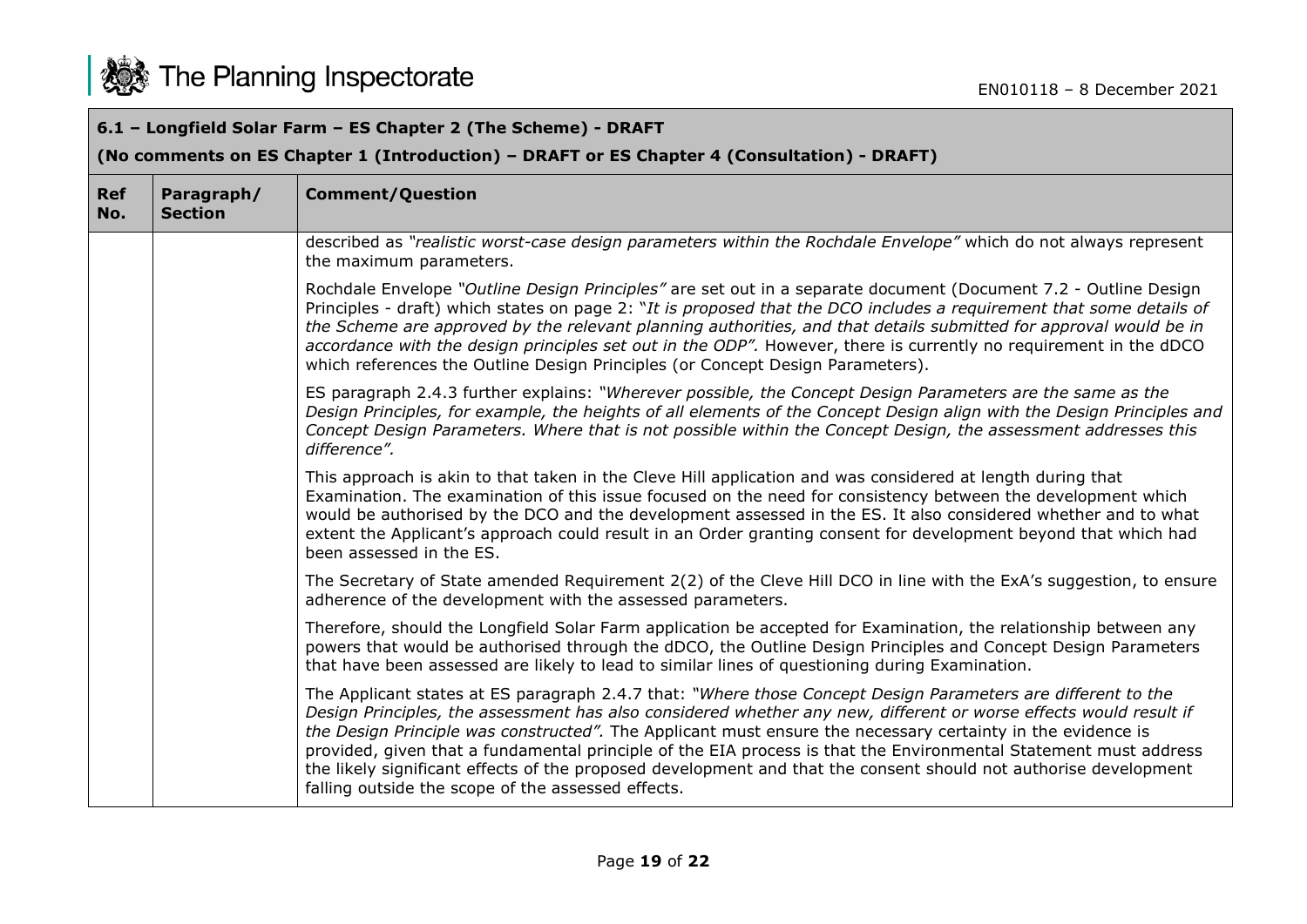

## **6.1 – Longfield Solar Farm – ES Chapter 2 (The Scheme) - DRAFT**

## **(No comments on ES Chapter 1 (Introduction) – DRAFT or ES Chapter 4 (Consultation) - DRAFT)**

| <b>Ref</b><br>No. | Paragraph/<br><b>Section</b> | <b>Comment/Question</b>                                                                                                                                                                                                                                                                                                                                                                                                                                                                                                                    |
|-------------------|------------------------------|--------------------------------------------------------------------------------------------------------------------------------------------------------------------------------------------------------------------------------------------------------------------------------------------------------------------------------------------------------------------------------------------------------------------------------------------------------------------------------------------------------------------------------------------|
| 49.               | Para 2.5.3                   | The ES description refers to "29 PV Arrays", while Appendix A of Outline Design Principles document indicates 31 PV<br>arrays.                                                                                                                                                                                                                                                                                                                                                                                                             |
| 50.               | Para 2.5.27                  | The ES description refers to "A maximum of 150 standalone Solar Station locations". Suggest this figure is specified<br>in the Concept Design and secured in the Outline Design Principles document.                                                                                                                                                                                                                                                                                                                                       |
| 51.               | Paras 2.5.35<br>and 2.5.36   | The ES describes trench width/depth parameters for electrical cables which form part of Work No.1. Suggest these<br>parameters are specified in the Concept Design and the same parameters secured in the Outline Design Principles<br>document.                                                                                                                                                                                                                                                                                           |
|                   |                              | The same point applies to trench width/depth parameters for electrical cables which form part of Work No. 2 (as<br>described in ES paragraph 2.5.58); and Work No. 4 (as described in ES paragraphs 2.5.86).                                                                                                                                                                                                                                                                                                                               |
| 52.               | Paras 2.5.49 -<br>2.5.51     | The ES describes the dimensions and approximate number (1,300) of BESS units, which would be located in the<br>BESS compound. Suggest specifying the BESS unit parameters in the Concept Design and securing the same<br>parameters in the Outline Design Principles (notwithstanding the Outline Design Principle that no component of the<br>BESS will exceed 4.5m).                                                                                                                                                                     |
|                   |                              | The same point applies to the dimensions and approximate numbers of inverters, transformers and control rooms,<br>as described in ES paragraphs 2.5.52 - 2.5.54. Similarly for the water tanks described in ES paragraph 2.5.63.                                                                                                                                                                                                                                                                                                           |
| 53.               | Paras 2.5.71 -<br>2.5.83     | Dimensions for buildings within the Longfield Substation electrical compound are described in paragraph 2.5.73 of<br>the ES and secured in the Outline Design Principles. However, ES Chapter 2 provides dimensions for some other<br>taller structures within the electrical compound (e.g. transformers; air insulated switchgear) which are not secured<br>in the Outline Design Principles. Suggest these parameters are specified in the Concept Design and the same<br>parameters secured in the Outline Design Principles document. |
| 54.               | Para 2.5.83                  | If the ES assessment has been based on the concept design which has two 1.6MVa diesel standby generators, these<br>specifics should be secured in the Outline Design Principles.                                                                                                                                                                                                                                                                                                                                                           |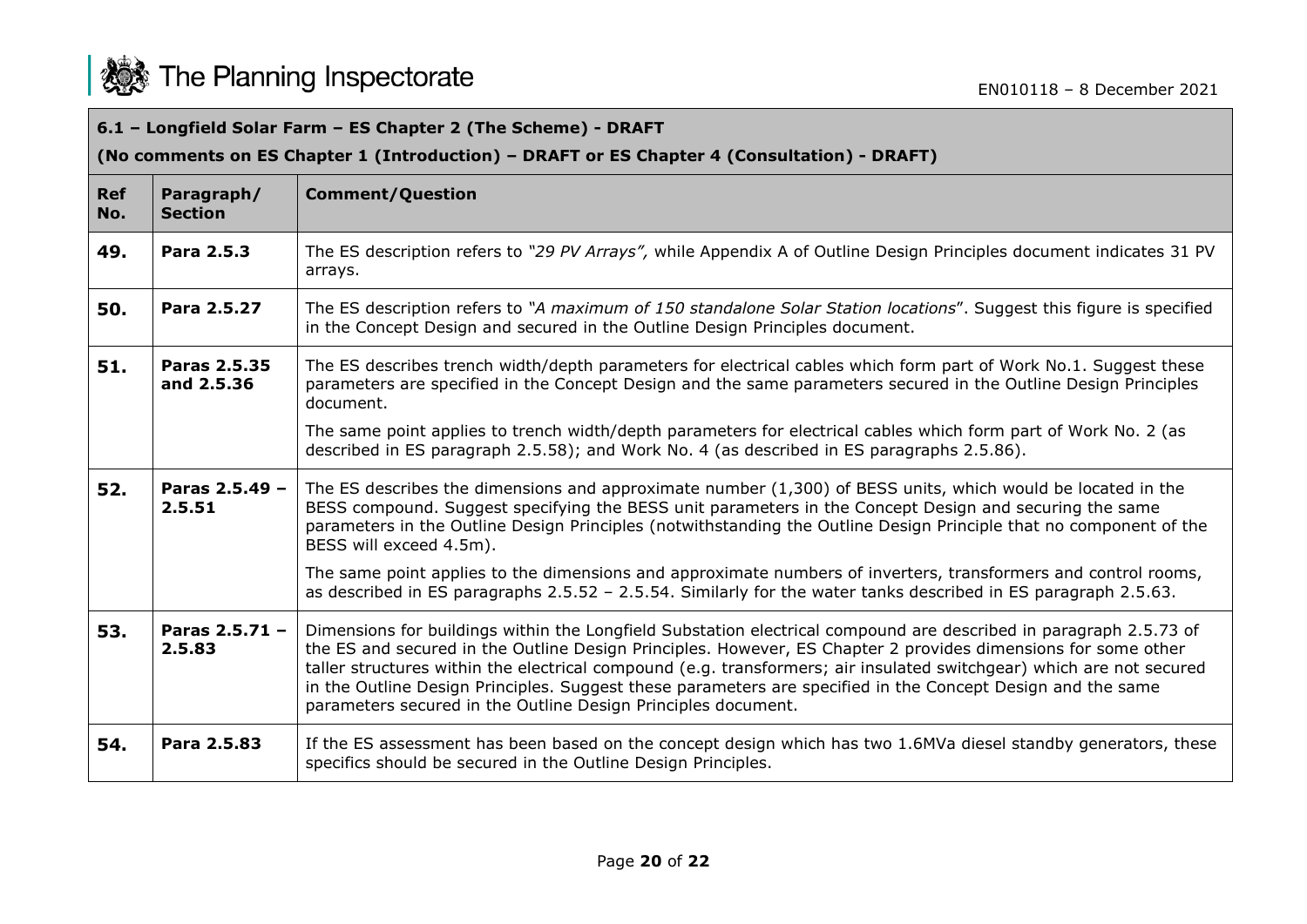

| 6.1 - Longfield Solar Farm - ES Chapter 2 (The Scheme) - DRAFT<br>(No comments on ES Chapter 1 (Introduction) - DRAFT or ES Chapter 4 (Consultation) - DRAFT) |                              |                                                                                                                                                                                                                                                                                                                                                                                                                  |  |
|---------------------------------------------------------------------------------------------------------------------------------------------------------------|------------------------------|------------------------------------------------------------------------------------------------------------------------------------------------------------------------------------------------------------------------------------------------------------------------------------------------------------------------------------------------------------------------------------------------------------------|--|
| Ref<br>No.                                                                                                                                                    | Paragraph/<br><b>Section</b> | <b>Comment/Question</b>                                                                                                                                                                                                                                                                                                                                                                                          |  |
| 55.                                                                                                                                                           | Para 2.5.88                  | Suggest including cross-reference to plans/figures here which show the locations of the two temporary pylons and<br>existing vs realigned route for the 400kV overhead line (it does appear these are intended to be included in the final<br>version of ES Chapter 2).                                                                                                                                          |  |
| 56.                                                                                                                                                           | Para 2.5.96                  | States that "Indicative lengths of cabling are provided in the Concept Design Parameters". Suggest that trench<br>width/depth parameters are also specified in the Concept Design and the same parameters secured in the Outline<br>Design Principles document.                                                                                                                                                  |  |
| 57.                                                                                                                                                           | Para 2.5.104                 | Suggest adding confirmation of how these areas of new habitat creation are secured.                                                                                                                                                                                                                                                                                                                              |  |
| 58.                                                                                                                                                           | Para 2.6.21                  | Suggest adding cross-reference to a figure showing agreed construction traffic routing.                                                                                                                                                                                                                                                                                                                          |  |
| 59.                                                                                                                                                           | Para 2.6.24                  | Suggest maximum HGV movements are specified in the Concept Design and secured in the Outline Design Principles<br>document.                                                                                                                                                                                                                                                                                      |  |
| 60.                                                                                                                                                           | Para 2.8.1                   | ES paragraph 2.8.1 states that a Decommissioning Environmental Management Plan will be prepared prior to<br>decommissioning and will be secured through a DCO Requirement. Such a requirement does not appear to be<br>included in the dDCO.                                                                                                                                                                     |  |
| 61.                                                                                                                                                           | General                      | Work numbering between ES Chapter 2, dDCO and Outline Design Principles document needs reviewing and<br>correcting for consistency. E.g. ES paragraph 2.5.52 is under the heading of "Inverters, transformer, switchgear and<br>ancillary equipment (Work No 2.(b))", but Work No. 2 in the dDCO runs from parts (g) - (p). Work No.2 in the<br>Outline Design Principles document runs from parts $(d) - (m)$ . |  |

## **General**

6. Where references are provided to other draft application documents it would be beneficial to provide the full title thereof inclusive of document reference number. Should further draft documents be provided for review, the Applicant may wish to consider providing a full list of known application documents (for purpose of signposting) as well as their respective reference number.